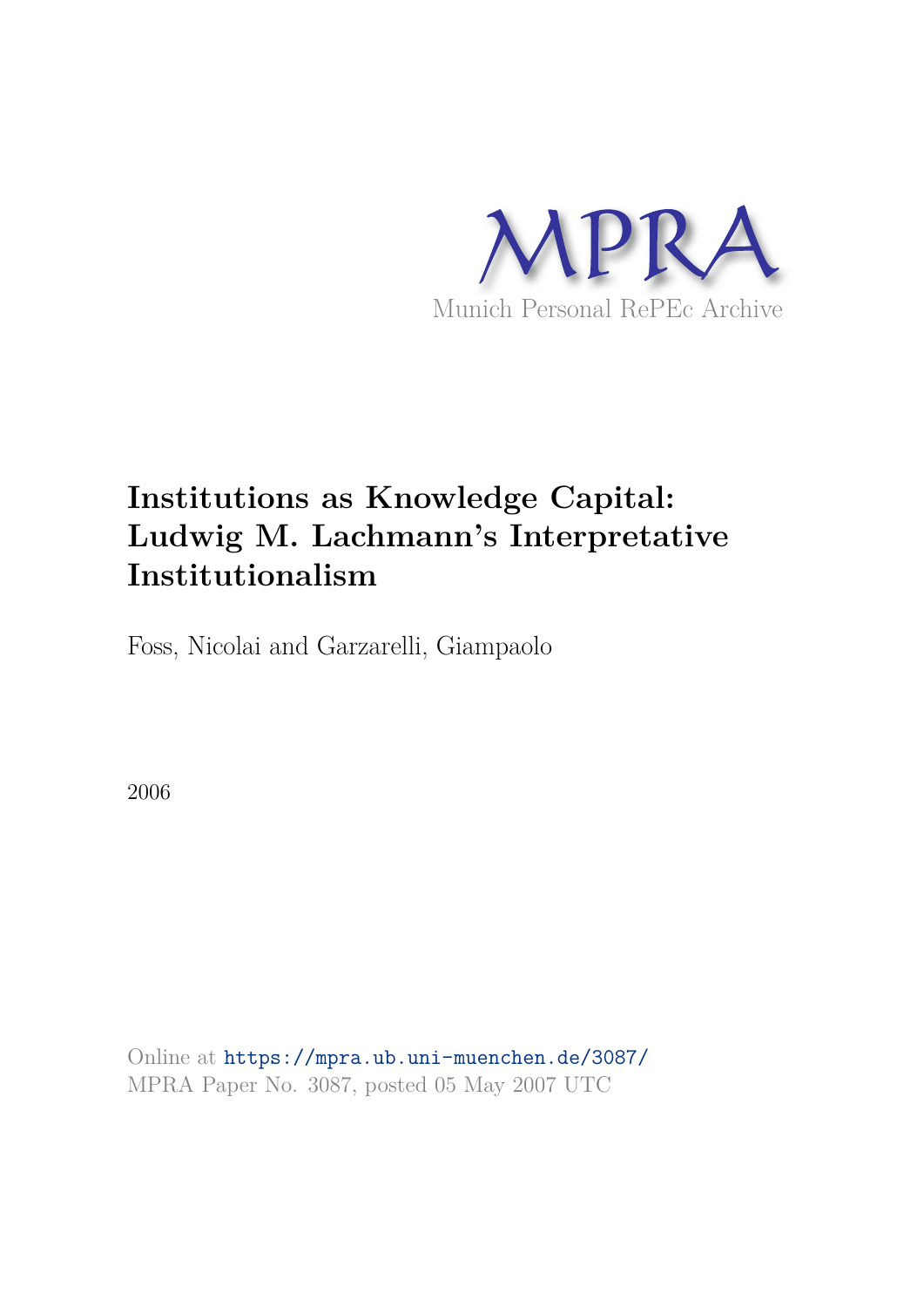# **Institutions as Knowledge Capital: Ludwig M. Lachmann's Interpretative Institutionalism**

**Nicolai J. Foss** 

Center for Strategic Management and Globalization Copenhagen Business School Porcelænshaven 24, 2nd fl.; 2000 Frederiksberg; Denmark **njf.smg@cbs.dk**

and

Department of Strategy and Management Norwegian School of Economics and Business Administration Breiviksveien 40; N-5045; Bergen; Norway

**Giampaolo Garzarelli (corresponding author)** 

School of Economic and Business Sciences University of the Witwatersrand, P. Bag 3 WITS 2050, Johannesburg, South Africa

### **garzarellig@sebs.wits.ac.za**

Tel: +27.11.717-8128 Fax: +27.11.717-8081 and

Dipartimento di Diritto dell'Organizzazione Pubblica, Economia e Società University of Catanzaro, Catanzaro, Italy

September 28, 2006; forthcoming, *Cambridge Journal of Economics*

#### **Acknowledgments:**

We thank Roger Koppl, Peter Lewin, Jochen Runde, and Bjørn Thomassen as well as seminar participants in the Lachmann Room at the School of Economic and Business Sciences at Wits on September 20, 2006 for feedback. We are also grateful for the comments of an anonymous reviewer of this journal. The second author would like to thank Copenhagen Business School for its support and hospitality in January 2005.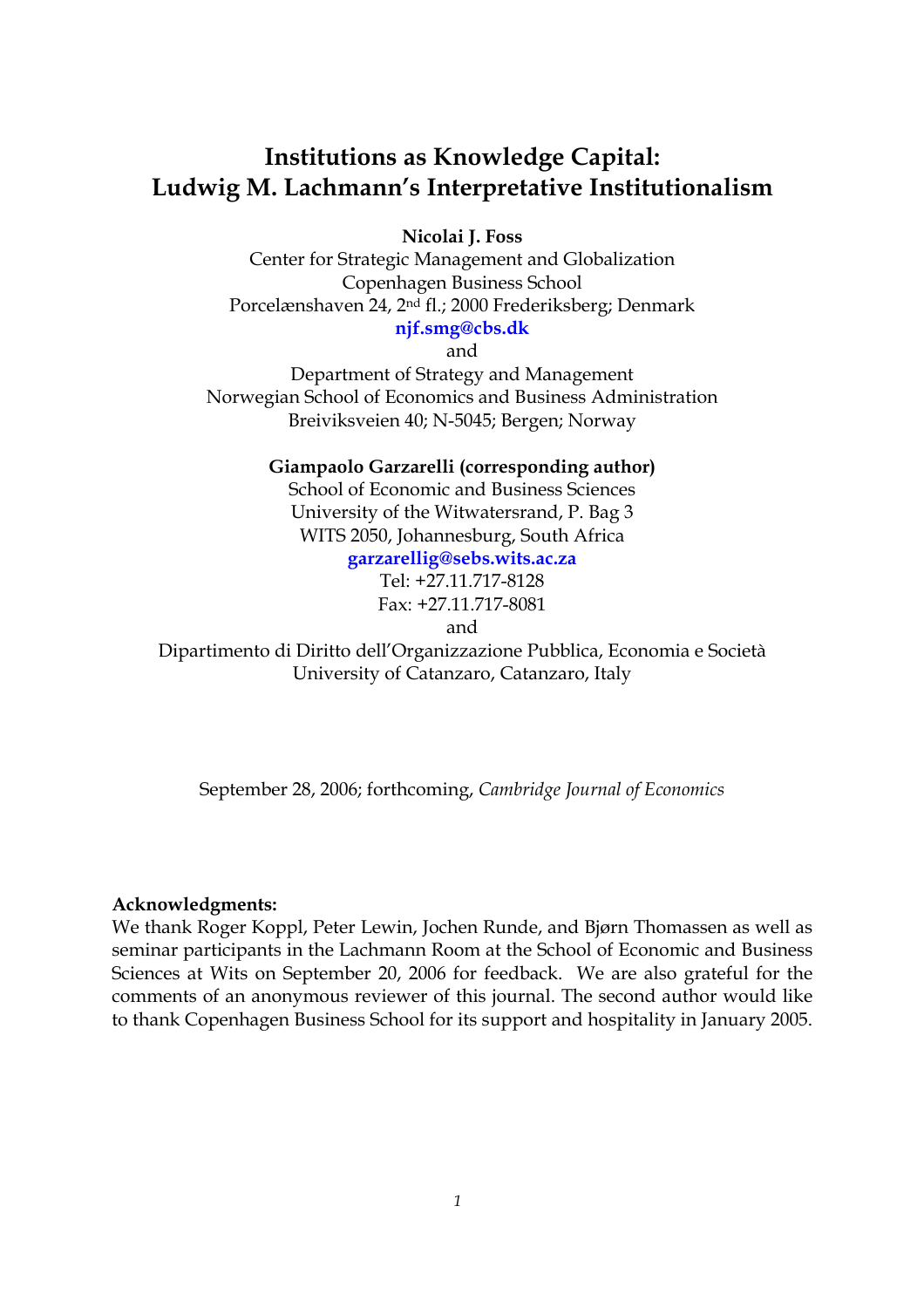# **Institutions as Knowledge Capital: Ludwig M. Lachmann's Interpretative Institutionalism**

#### **Abstract**

The paper revisits the socioeconomic theory of the Austrian School economist Ludwig M. Lachmann. By showing that the common claim that Lachmann's idiosyncratic (read: eclectic and multidisciplinary) approach to economics entails nihilism is unfounded, it reaches the following conclusions. (1) Lachmann held a sophisticated institutional position to economics that anticipated developments in contemporary new institutional economics. (2) Lachmann's sociological and economic reading of institutions offers insights for the problem of coordination. (3) Lachmann extends contemporary new institutional theory without simultaneously denying the policy approach of comparative institutional analysis. (90 words.)

#### **Keywords**

Comparative institutional analysis, coordination, expectations, institutional evolution, interpretative institutionalism.

# **JEL Codes**

B31, B52, B53, D80.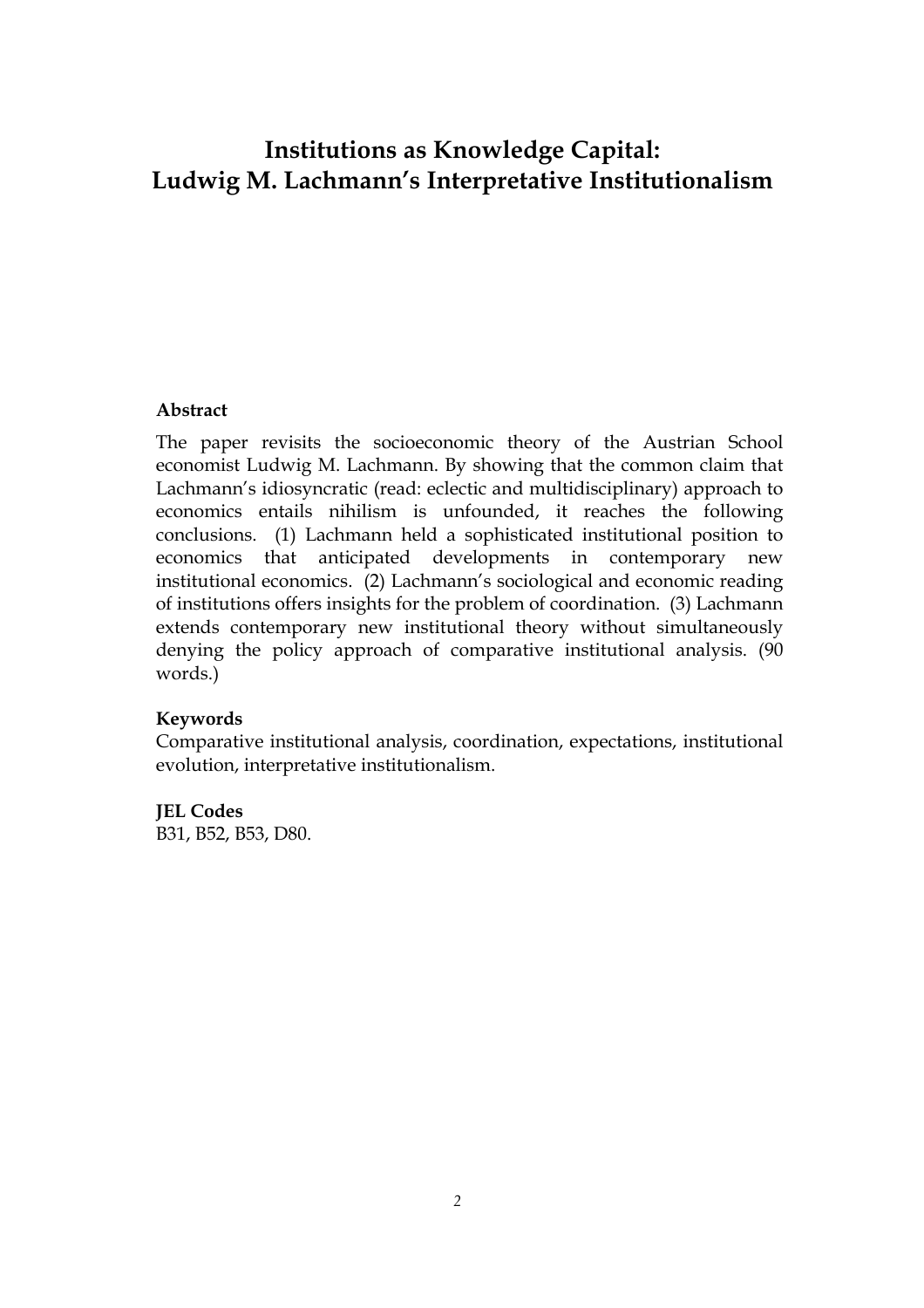### **1. Introduction**

To this day, the principal substantive socioeconomic contribution of the Austrian School economist Ludwig M. Lachmann (1 February 1906 – 17 December 1990) remains to many ambiguous at best.<sup>1</sup> Aside from perhaps a few specialists, those who are aware of Lachmann's work seem to have difficulties with it and in the main consider it as a minor disturbance in the otherwise smooth development of the theoretical trajectory of modern economics from Arrow and Debreu (1954). Langlois (1986a: 171) synthesises this dominant conception of Lachmann's contribution well when he writes that

Lachmann [was] the scourge of determinism, the apostle of disequilibrium, the prophet of the kaleidic. Thus, in many, if not most, eyes, [his] role appeared as that of gadfly – or, at best, of methodological conscience – to his fellow theorists. His [was] the salutary albeit annoying task of reminding us that the future is unknowable, that expectations must diverge, and that there are forces of discoordination as well as of coordination.<sup>2</sup>

 Lachmann was indeed an economist who insisted that capital was essentially a subjective (rather than physical) category and therefore could not be aggregated and measured; who promoted a radical subjectivism derived from post-Keynesian economist George Shackle (1972); who fused this radical subjectivism with the thoughts of interpretative sociologist Alfred Schütz and the German interpretative movement in philosophy and sociology, and who introduced Edmund Husserl's phenomenology to economics discourse. What is more, that same – purportedly Austrian – economist thought approvingly of John Maynard Keynes and Paul Davidson, especially because of their critiques of equilibrium theory (Lachmann, 1971, 1978[1956], 1986). What does one do with such a type?

 Usually, such types are christened "idiosyncratic" or even "nihilistic". Clearly, Lachmann was idiosyncratic if by that is meant that he stayed far away from the mainstream in economics,<sup>3</sup> borrowed ideas from other disciplines (notably sociology),

 $\overline{a}$ <sup>1</sup> For overviews of Lachmann's life and work see, e.g., Grinder's "Introduction" to Lachmann (1977a), Mittermaier (1992), Boettke (1994), Lavoie in Lavoie (1994: 1-19), Vaughn (1994: chapter 7), Koppl and Mongiovi (1995), and Laurence Moss (2004); an online Lachmann biography penned by one of his students – Peter Lewin – is available at http://www.mises.org/content/Lachmann.asp

<sup>2</sup> Quoting Shackle (1972: 76), Lachmann often uses the metaphor of the kaleidoscope in juxtaposition to that of the clock. For example: the "kaleidic society [intersperses] its moments or intervals of order, assurance and beauty with sudden disintegration and a cascade into a new pattern" (Lachmann 1986: 48). The Appendix to Lachmann (1986: 157-65), which essentially discusses Keynes's subjectivism, is the English translation of an article originally published in 1984 in German entitled "The Market is not a Clockwork." For some context on the matter, see Garrison (1987).

<sup>&</sup>lt;sup>3</sup> Of course, what was the "mainstream" in Lachmann's times may not be today's. See Colander, Holt and Rosser (2004), which claims that today's mainstream is no longer orthodox.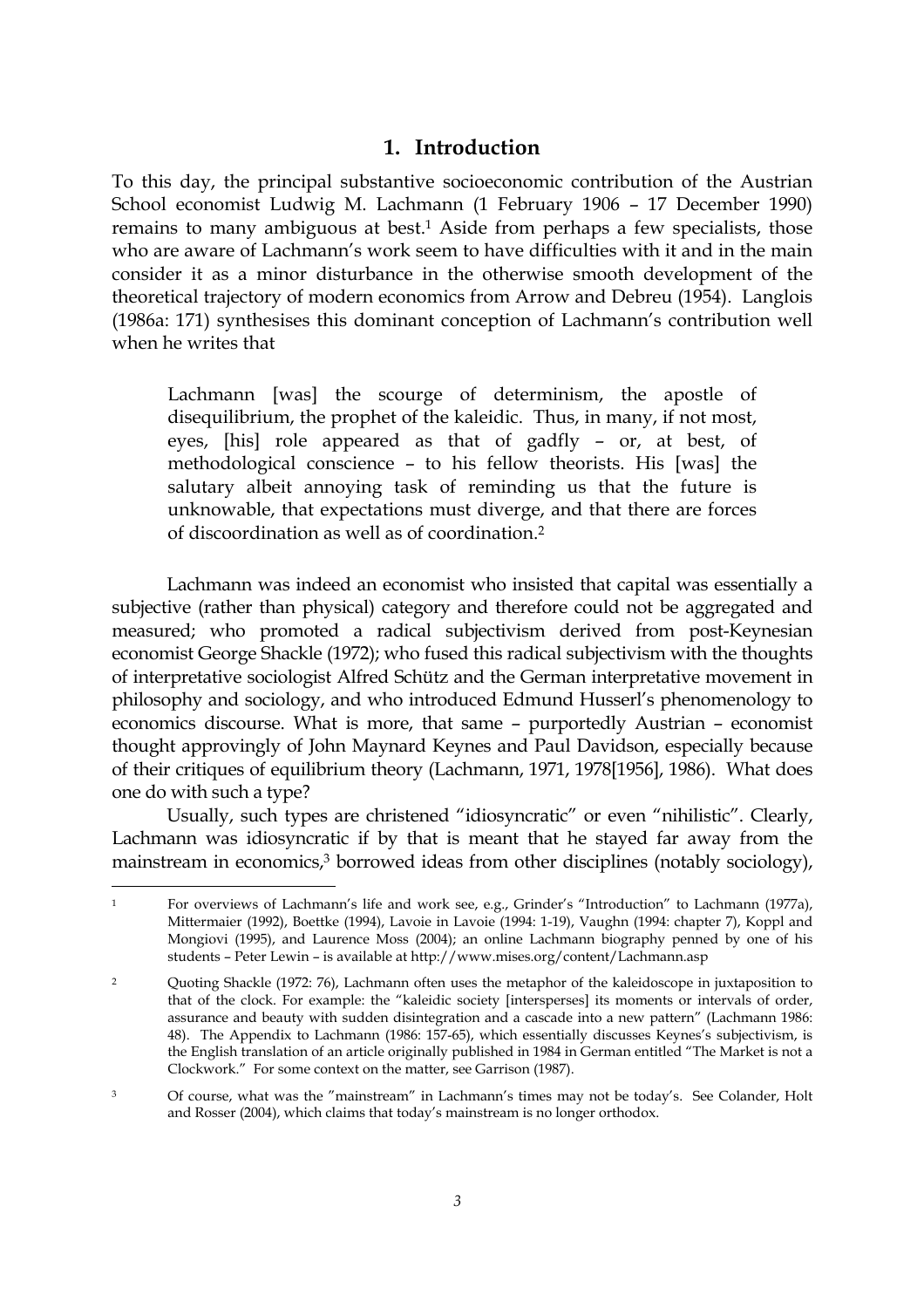and used these to develop his own approach to subjectivist economics. We can all agree that he was idiosyncratic in this sense. But, as we argue in this paper, Lachmann was no nihilist. In this regard, let us flag at the outset that in the context of discussing and criticizing Lachmann's ideas the term "nihilist" refers to Lachmann's scepticism as to whether the market system is *inherently* equilibrating; not to the more familiar denotation of a person who denies that any prescriptive ethics is possible and desirable. As such, Lachmann's position stands against a central tenet of the Austrian School of economics, as perhaps most meticulously expounded by Kirzner (1973).<sup>4</sup>

 Critics thus argued that Lachmann's insistence that, since future actions are based on future knowledge and since future knowledge cannot be had beforehand, the future is inherently unpredictable, is tantamount to negating the possibility for rational, future-oriented action. That is to say, within Lachmann's theoretical system it would be impossible, the critics asserted, for rational decisions to be made. Social interactions would display no systematic tendencies, no causal laws − no *order*, in short.<sup>5</sup>

 Now, one may retort that the existence of genuine uncertainty does not at all mean that we are somehow cut off from analyzing the emergence of ordered states.<sup>6</sup> Indeed, at least since Alchian (1950) we have known that we can also rely on evolutionary forces as the relevant order-producing forces (cf. also Langlois and Koppl, 1991). However, there is a limit to how much we can do this – some measure of rationality has to be claimed for any tendency towards equilibrium to exist. Thus, there must be *some* agents who react in a rational (which is not to say perfect) way to relative price signals and arbitrage opportunities, as Kirzner (1962) clarified. Cutting the basis for rational action completely away would mean chaos. That much is certain; but was it what Lachmann argued in favour of?

 It cannot be denied that Lachmann flirted with what the majority of contemporary economists, including Austrian economists, would regard as rather extreme ideas (e.g., Lachmann, 1976). However, the reason Lachmann is no nihilist is because he "anchors" knowledge and expectations in institutions, that is, in the conventions, mores, norms, laws, etc. of society. More precisely, Lachmann explains how it is our stylized conceptions of each other and of social phenomena – which in time become anchored in institutions – that simplify our action in society (Schütz, 1972[1932]; Lachmann, 1971). His overall aim can thus be described as the wish to build an institutional economics that is grounded in the *Verstehende Sociozologie* (sociology of understanding) of Max Weber and Alfred Schütz – an *interpretative institutionalism*, as it were (Lachmann, e.g., 1971, 1977b[1966], 1991).<sup>7</sup>

 $\overline{a}$ <sup>4</sup> For example: Lachmann's "colleagues and friends [at New York University] did apparently (and presumably in good spirit) dub him a nihilist. But while he liked the label *Radical Subjectivist*, he did not consider himself to be a nihilist. There was another [namely, a historical and institutional] dimension to his intellect which gave him a quite different perspective on the question of what economists should do" (Mittermaier 1992: 18; original emphasis).

<sup>5</sup> Cf. Lavoie in Lavoie (1994: 1-2).

<sup>6</sup> Cf. Langlois (1986a).

<sup>7</sup> In an important recent contribution, Koppl (2002: 8) identifies *the* central "Lachmann problem" as "the need for a theory of expectations in which each person's actions are animated by the spontaneous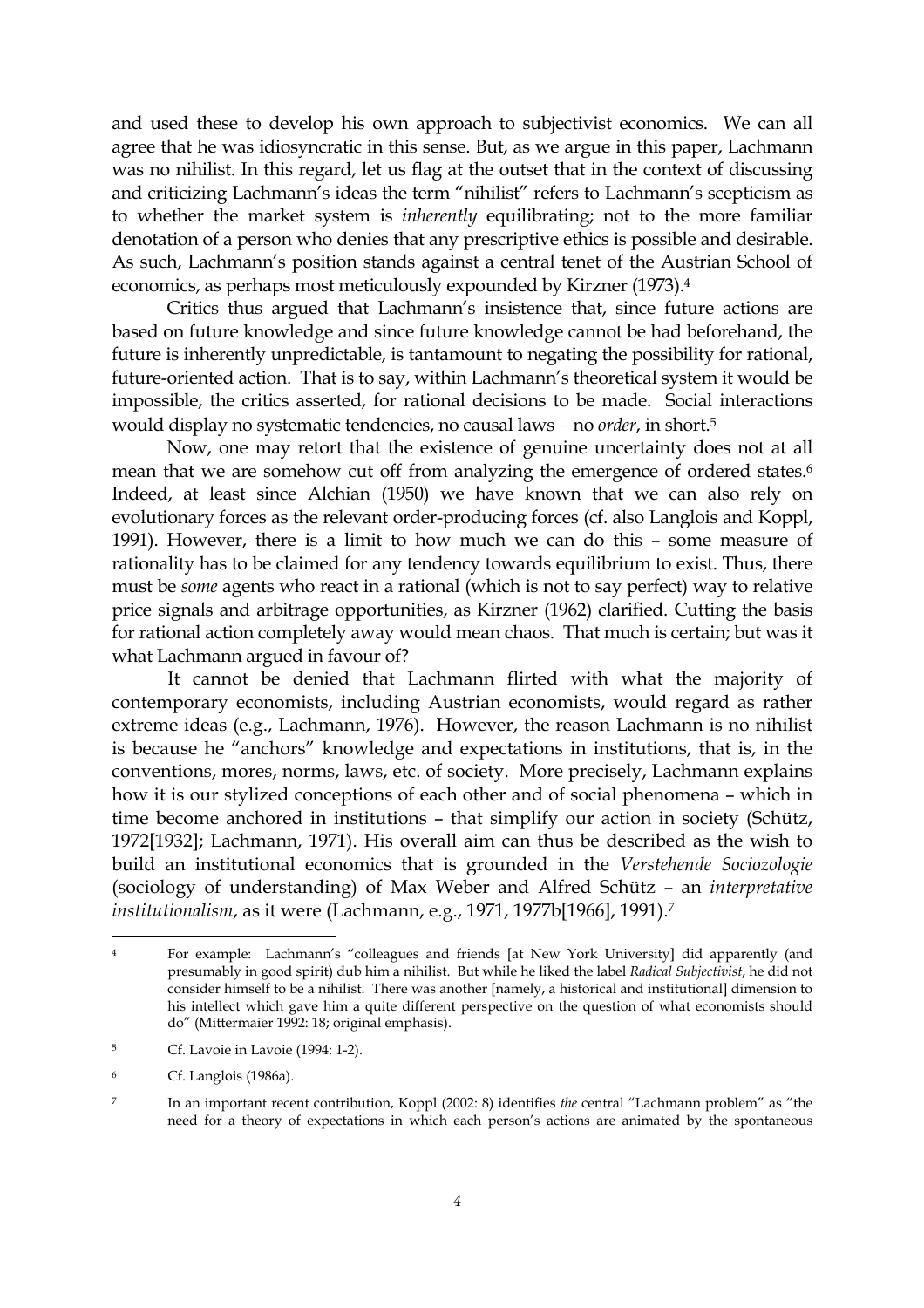We shall argue that this interpretative institutionalism is Lachmann's important contribution. To do so, we will try to free Lachmann of the charge of nihilism by arguing that he developed a perspective on institutions and on how institutions assist action in society through time. This institutional perspective – though within the Austrian tradition and with some affinities with new institutional economics – in important ways must be considered a distinctive approach.<sup>8</sup> It is precisely by pointing to the presence of institutions in Lachmann's thinking that we will be able to free him of the above charges, for institutions stabilize the social landscape by stabilizing actions and expectations. Hence, there is not necessarily an inconsistency in Lachmann's thinking: it is possible to be sceptical as to whether the market process is everywhere and always equilibrating, and at the same time argue that there is order on account of the role of institutions as stabilizing factors.

 Our search for what we consider to be the essence of Lachmann's thought is therefore not merely motivated by doctrinal concerns, but by theoretical ones as well. As we shall additionally see, to Lachmann institutions are ultimately that intersubjectively and intertemporally understood *knowledge capital* that allows us to coordinate, align or orient our actions, expectations or plans with some measure of success. Indeed, Lachmann also informs us that all agents ascertain the meaning of institutions, that is, that they hold (sometimes even unconsciously) a mental model of how a particular institution works (or not).

# **2. Knowledge and Expectations**

For Lachmann, as for most economists, the essential feature of economics is the exploration of purposeful action and the examination of the consequences of the interaction of multiple acting individuals. The mainstream economist will not necessarily disagree; but mainstream economics adopts it own conception of what "purposeful action" and "interaction of multiple acting individuals" mean. Thus, the meaning of the first phrase is captured by postulating utility maximizing behaviour (which also underlies profit maximizing behaviour); the second meaning is captured by claiming that social interaction – the aggregation of behaviours – can be represented in terms of equilibrium. In much of mainstream economics, the two levels of analysis, that of the individual and that of interaction, are conflated by focusing attention on a representative agent.<sup>9</sup>

activity of a free human mind". Koppl's analysis is very much congruent with our own. But whereas Koppl focuses on both coordination (the role of institutions) and discoordination (disruptions by socalled Big Players), we mostly focus on coordination.

<sup>&</sup>lt;sup>8</sup> By new institutional economics we have in mind the body of modern literature that uses economic tools to analyze real-world institutions by means of the method of comparative institutional analysis, such as Coase (1960), North (1981), Williamson (1985), Langlois (1986a,b, 1992), and Eggertsson (1990).

<sup>9</sup> In situations of interaction (think, e.g., about principal-agent analysis) the problem is (as hinted) in actual fact no different, for the parties involved are postulated to share many of the important attributes, e.g., share the random variable and the density function of the probability distribution. Identically to its profit maximizing counterpart, there is a loss of genuine population thinking: one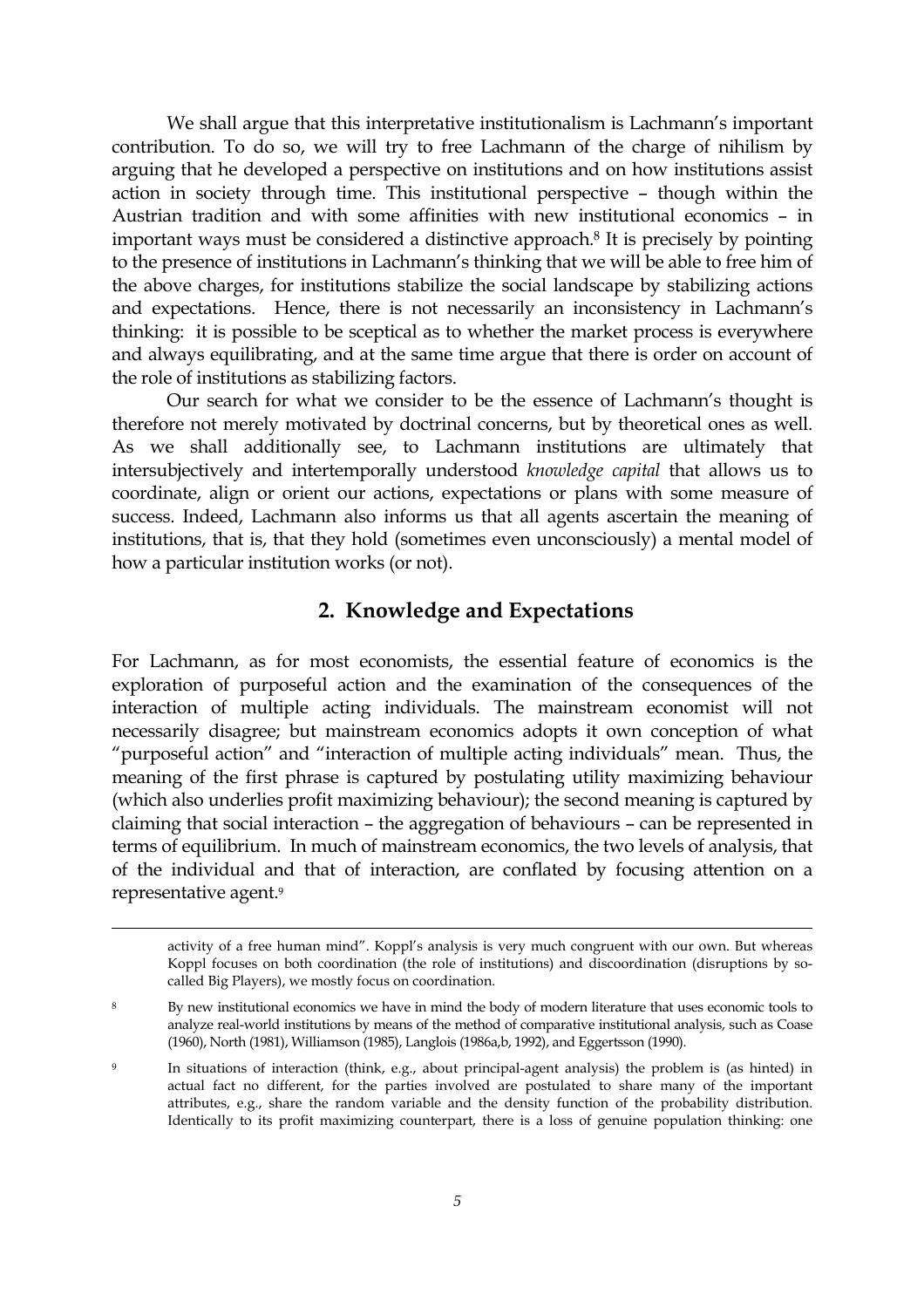To the Austrian economist, this standard analytical procedure is, at best, limiting, since it effectively suppresses many, perhaps most, interesting economic problems, not the least all sorts of coordination problems. And it is in fact hard to think of any economist as far removed from the representative agent methodology as Lachmann (e.g., 1986: chs 2 and 3). To Lachmann, understanding the meaning of "purposeful behaviour" must involve thinking in a sophisticated way about thought processes, about the interpretations of agents, about how individual knowledge grows and changes, etc. And doing this must surely lead to a complete rejection of extreme representative agent methodology, for it cannot but lead us to the recognition that diversity in terms of the knowledge people hold, how the process of knowledge acquisition take place, etc. is a crucial feature of the economic landscape.

 Indeed, if taken seriously, the doctrine of methodological individualism leads to a thoroughgoing subjectivist position (cf. Langlois, 1986d). And as Lachmann was furthermore eager to emphasize, a thoroughgoing subjectivist position is rather naturally correlated with an interpretive method. In fact, he argued that "the main contribution the Austrians made to the 'subjective' revolution of the 1870s ... [lies] ... in the 'interpretative turn' ... [that] they managed to impart to the evolution of economic thought at that critical period" (Lachmann, 1991: 277).

 Though methodological individualists, mainstream economists have not followed the subjectivist and interpretative implications of the individualist stance. Moreover, the representative agents are cognitive supermen, being able to solve maximization problems with a Lagrangian the size of a phone directory. All this is defended, of course, by an Ockham's razor argument: by pointing to the useful predictions that these "simplifying assumptions" allow.<sup>10</sup> To Lachmann (e.g., 1986: ch. 2), however, these are not "simplifications," but gross distortions. As a result, the portrayal of human action<sup>11</sup> to be found in mainstream economics represents a too serious affront to realism.<sup>12</sup>

 Lachmann additionally asserts that "… time and knowledge belong together. As soon as we permit time to elapse, we must permit knowledge to change. The pattern of knowledge never stands still" (Lachmann, 1978[1956]: 3).<sup>13</sup> Mainstream economics actually telescopes this time-knowledge problem that Lachmann sees as central: in practice, it lets time elapse without allowing knowledge to change. This is

13 In more than one contribution, Lewin (e.g., 1994: 239) refers to this as "Lachmann's axiom."

assumes agents having the same characteristics and then sums these characteristics up to obtain the representative agent; rather than assume agents with different characteristics and build up from that. See for example the Marshallian population thinking versus Pigovian representative firm thinking discussion of industry composition in Moss (1984) and O'Brien (1984).

<sup>10</sup> A legacy that is arguably traceable to the famous "F-twist" by Milton Friedman: the belief that one should not worry about a theory's assumptions, but about its *predictable* conclusions. Lachmann's critique of such instrumentalist method is in Lachmann (1971: 27 and 35).

<sup>11</sup> In fact, Lachmann follows Shackle in thinking that "human re-action" would be a more fitting expression for economic action as portrayed by the mainstream. See for example Lachmann (1973: 19).

<sup>12</sup> Philosophers would call Lachmann a *representational realist*: it "does matter which features of reality we accentuate in our schemes, and which we abstract from" (Lachmann, 1986: 42).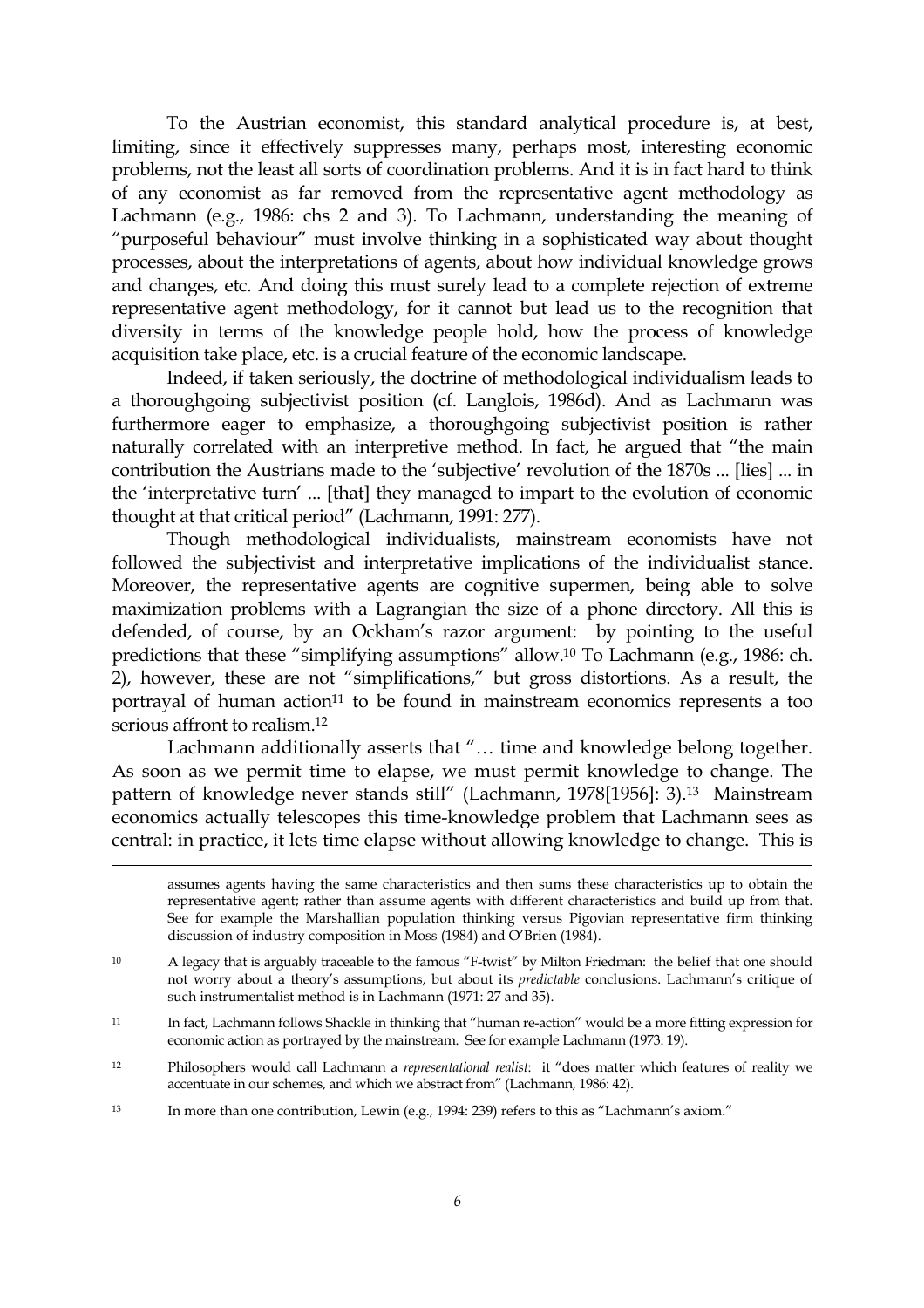what lies at the heart of the search for predictability, of single exit reasoning. But predictability is inherently problematic, since predicting individual actions and/or future aggregate states would imply predicting the knowledge on which actions are based. And it is a well-known epistemological impossibility theorem that future knowledge cannot be foreseen (in details); if it could, it would cease to be future knowledge and would turn into present knowledge.<sup>14</sup>

 Lachmann also rejects mainstream attempts to actually model changing knowledge with the argument that if "we were to include the state of knowledge in our model ... [w]e should have to introduce it either as a datum or as a dependent variable ... to treat it as a dependent variable would mean to treat processes of thought as though they were predictable" (Lachmann, 1986: 28). No two minds acquire and process knowledge in the same way (Op. cit.: ch. 3).

 But do differences in individual learning also imply that individual expectations will also always differ? Not necessarily, answers Lachmann (1976: 59):

The future is unknowable, though not unimaginable. Future knowledge cannot be had now, but it can cast its shadow ahead. In each mind, however, the shadow assumes a different shape, hence the divergence of expectations. The formation of expectations is an act of our mind by means of which we try to catch a glimpse of the unknown. Each one of us catches a different glimpse. The wider the range of divergence the greater the possibility that somebody's expectation will turn out to be right."

Notice how Lachmann's message in this passage is far from being nihilistic. Although future knowledge cannot be obtained, expectations in the sense of reasoned conjectures are still possible. Thus, individual rationality in the general sense of having reasoned expectations and motives for behaviour and acting on these is possible notwithstanding a radically subjectivist position. What is perhaps more interesting is that the passage reveals that systemic rationality is also a possible substitute for individual rationality, because there is an allusion to an innate evolutionary mechanism that sorts among divergent expectations ("The wider the range...").<sup>15</sup> The passage thus shows that it is incorrect to assert that Lachmann propounded the view that action is random, or whimsical at best, and that there are no possible social regularities.

 This notwithstanding, what many commentators have taken from Lachmann's thinking are not these more positive facets as rather the devastating effects for most of mainstream economics if his ideas were suddenly to be taken seriously. That is to say,

 $14$ <sup>14</sup> As Knight synthesized it, the "existence of a problem of knowledge depends on the future being different from the past, while the possibility of the solution of the problem depends on the future being like the past" (Knight, 1946[1921]: 313). Another *locus classicus* of the notion that we cannot anticipate future knowledge is the work of Karl Popper. In general, compare O'Driscoll and Rizzo (1985).

<sup>15</sup> An evolutionary reasoning per se puts into question any "F-twist" reasoning, for it questions the assumption that survival in any landscape must necessarily imply maximizing behaviour in every point in time – see the classic contribution by Winter (1964).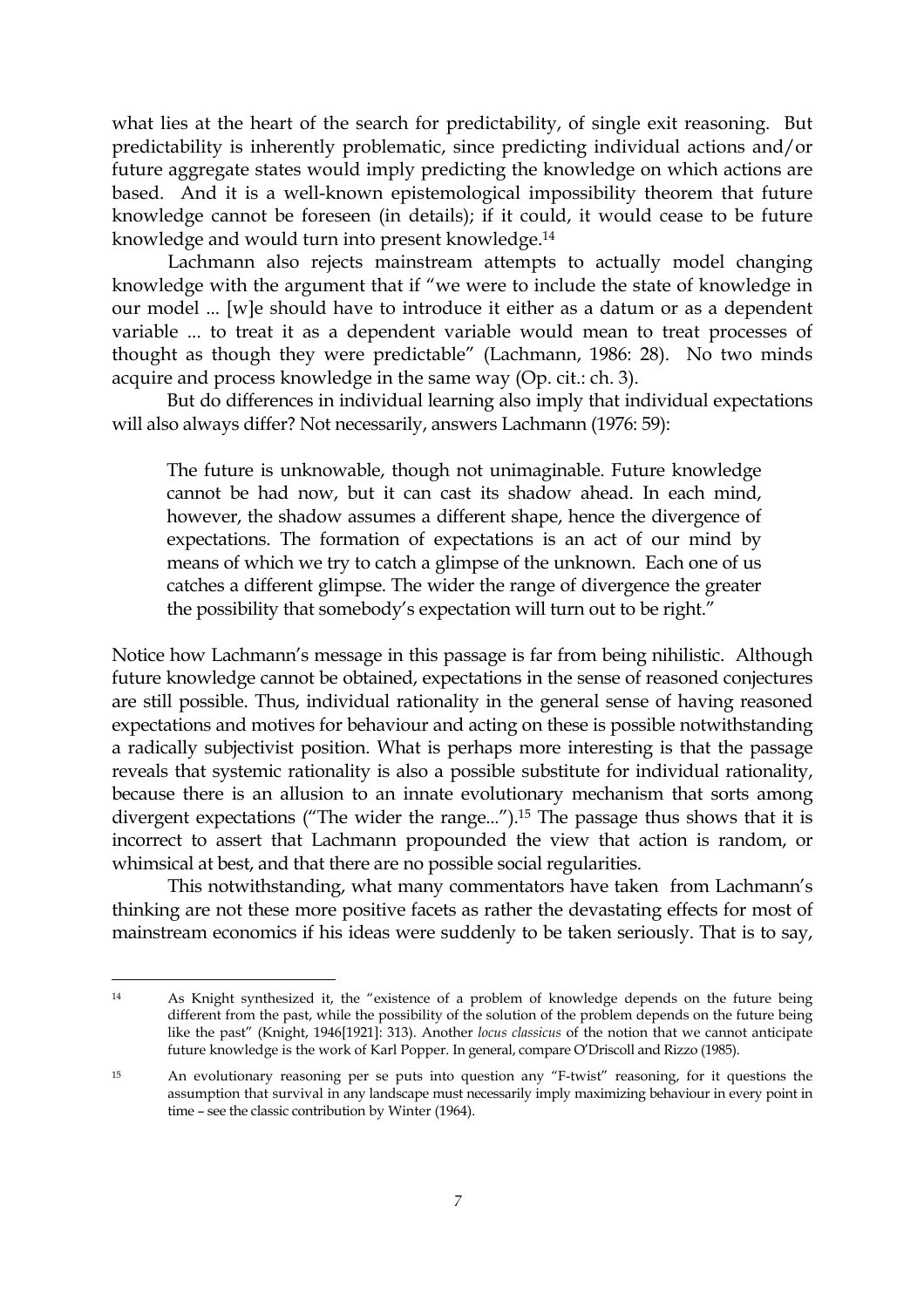the critiques were often rooted in the sociology of the profession, for reasons of selfpreservation of the *status quo* of the discipline, and not necessarily for inherent fallacy of argument.<sup>16</sup> It should then not be too surprising that Lachmann was by many placed in the "nihilist" category.

 But *does* Lachmann ultimately truly paint himself into a corner? Or does Lachmann actually try to offer a concrete alternative to mainstream economics? It may very well be, in our view, that Lachmann has not attacked and demolished a wellestablished theory of the order-producing properties of markets: Lachmann tried to stimulate the development of a different approach.

#### **3. Lachmann, Interpretation, and Institutions**

To our knowledge, Lachmann was not aware of modern developments in new institutional economics.<sup>17</sup> However, he presents a quite acute critique of the treatment of institutions in mainstream economics that is in on an overall level akin to that presented by modern new institutionalist scholars, such as North (1981), Williamson (1985), and Langlois (1986a,c,d; 1992). Of course, there are differences, because the new institutionalists mainly emphasize the incentive aspect of institutions (e.g., North, 1990), whereas Lachmann emphasized the cognition dimension of institutions. Moreover, while new institutionalist scholars have usually subscribed to single-exit modelling of agents, Lachmann's thought is at variance with this approach.<sup>18</sup>

 The objective of new institutional scholars is, of course, to offer an economic theory of social institutions, such as mores, customs, markets, laws, firms, etc. A social institution may generally be understood as a regular pattern of behaviours exercised by a group of individuals. For present intents, however, a more informative definition is appropriate. A (formal and informal) social institution is a form of knowledge that some (institutionalized) group of individuals usually conforms to (even unconsciously) in order to carry out purposive action, and that if not conformed to generally leads to welfare losses for the group as a whole (*inter alia*, Schotter, 1981; Rowe, 1989).<sup>19</sup> As a result, an institution has a double role, a positive and a negative one. The positive role

 $\overline{a}$ <sup>16</sup> For instance, there may be a limited role for the central notion of equilibrium if the rationality of actors is assessed in terms of knowledge adaptations to contingencies as opposed to the axiomatic optimization framework in which all action is considered costless and instantaneous.

<sup>&</sup>lt;sup>17</sup> The issue is almost reciprocal: to the best of our knowledge, the only new institutionalist who is aware of Lachmann's institutional contribution is Langlois (1986a, 1992).

<sup>18</sup> Thanks to an anonymous reviewer for pointing this out. For excellent discussions of single and multiple-exit modelling, see Langlois (1986b) and Langlois and Csontos (1991). And see O'Driscoll and Rizzo (1985; chapter 3) for a discussion in a Lachmannian spirit of whether there can be nondeterministic situational analysis of economic agents.

<sup>19</sup> Another definition of an institution would also consider ontology: it would stress the constitutive elements and filtering mechanisms that demarcate the nature of an institution as an ensemble of rules (which may or may be not known explicitly) in order to more crisply identify its uniqueness in relation to other social structures. For our purposes we need not enter the ontology of institutions, but for an elaboration, see Searle (2005) and Lewis and Runde (2006, in press).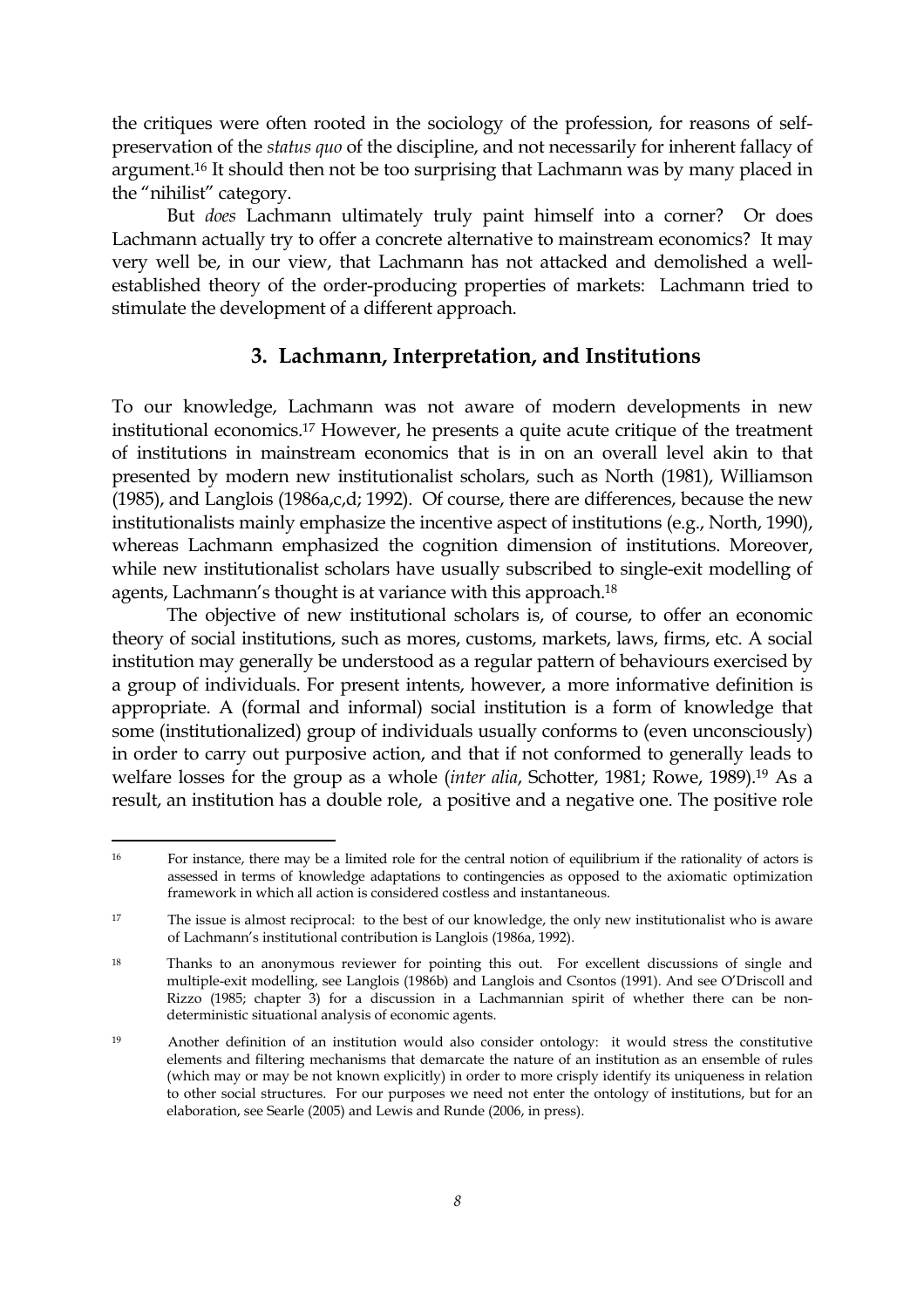concerns the ability of an institution to elicit some generally-accepted rule following behaviour. The negative role concerns the ability of an institution to punish behaviours that contradict generally followed rules.

 Notice, however, that both roles are essentially complementary, if not in truth symbiotic. That is, they both hint to the fact that one distinguishing mark of an efficacious social institution is the ability to yield cost savings in conscious ratiocination. The double role of institutions aids our limited cognition: by simplifying social reality by means of rule-following and reliability in enforceability of rules, institutions make the calculation of expected return to purposive human action much simpler.<sup>20</sup> Lachmann shares two points with such a new institutional view of economics that sees an institution as both a behavioural aid and a behavioural constraint. The first is that mainstream conceptions of institutions such as firms and markets ignore the positive *cognitive* role that such institutions play, that is, their ability to coordinate different expectations through time is downplayed, and all attention is focused on how these institutions may align incentives. Second: simultaneously, the recognized negative role of institutions to enforce commitments is often taken as exogenous. To be more specific, in mainstream analyses the comparative ability of different types of institutions to have different enforceability properties (e.g., respect balanced budgets, limit shirking, etc.) is often taken for granted and not studied. This is so because the origin and persistence of institutions are not studied.<sup>21</sup> Yet Lachmann's institutional gestalt differs from both the mainstream and new institutional approach along one dimension: neither the mainstream nor the new institutional approach generally consider the *interpretive dimension* of institutions (Lachmann, 1991: 283).

 It is precisely such emphasis on "meaning" that represents the other influence on – that is, in conjunction to Austrian economics – Lachmann's institutional perspective. The emphasis derives from the *Verstehende Sociozologie* of Max Weber and Alfred Schütz. To consider Lachmann's stance we need to quickly consider the influence of these scholars on Lachmann in reverse order.<sup>22</sup>

#### *3.1. Alfred Schütz and the Meaning of Institutions*

By participating in the Mises-Kreis, Schütz was both influenced by and, more to the point, influenced Austrian economists. As Prendergast (1986: 11) writes, "… marginalism lacked a credible theory of intersubjective understanding; it had no way of showing how economic actors knew the motives of other actors, short of assuming universal motivation discernible by introspection. On the other hand, it lacked a viable

 $\overline{a}$ <sup>20</sup> Langlois (1986a: 175) neatly ties positive and negative roles around the central notion of entropy: a "social institution ... is a mechanism to reduce the entropy of the environment."

<sup>21</sup> This paper is not the place to expand on this interesting matter, though we will return to it in a roundabout way in Section 4 below. See, for example, Langlois (1986d) and Koppl (1992).

<sup>&</sup>lt;sup>22</sup> Our order of consideration is in reverse not just because Schütz's contribution is subsequent to that of Weber, but also because Lachmann himself studied Schütz much later than he studied Weber; see Koppl (1994: 295-6).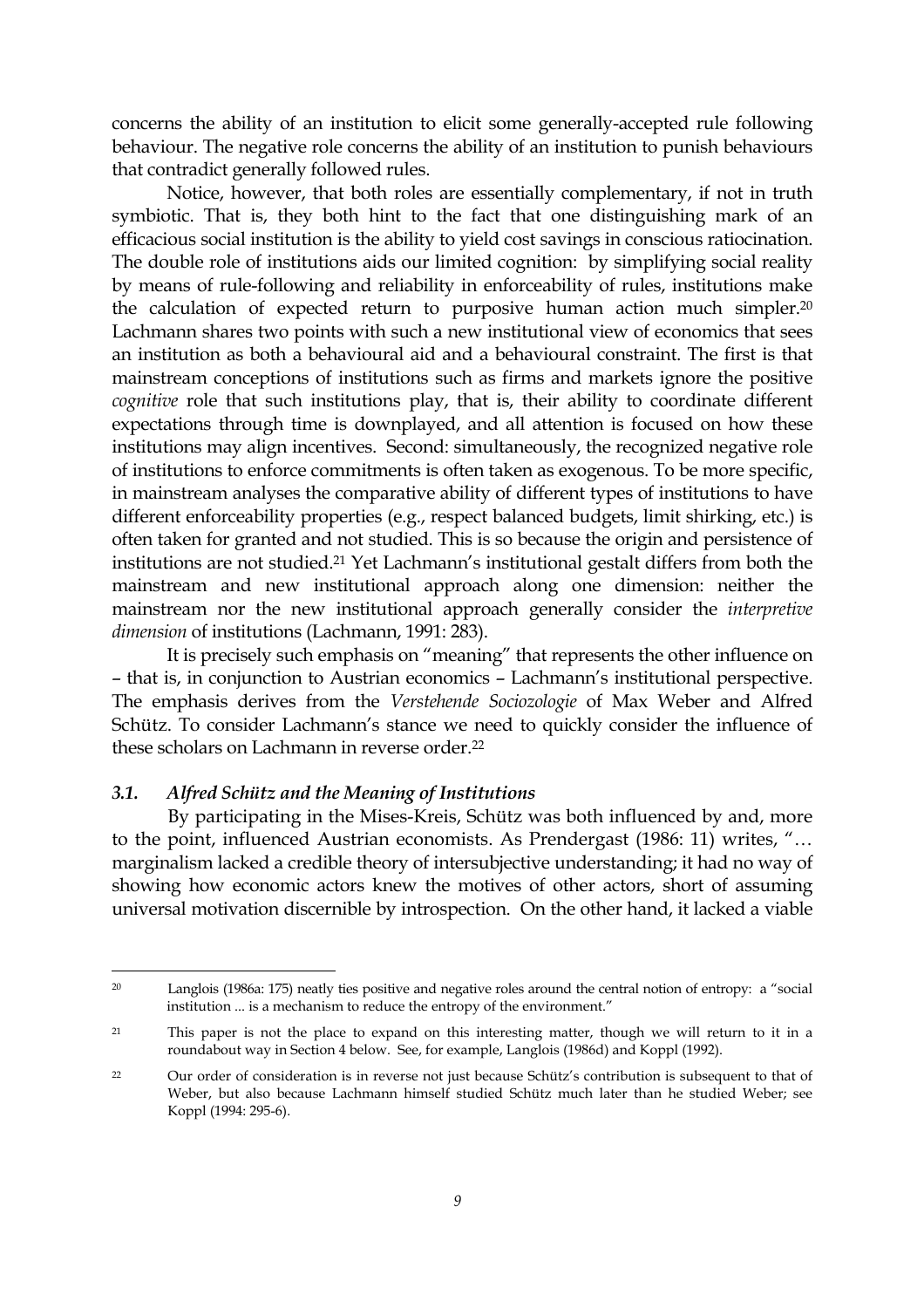theory of concept formation. ... Schütz's genius lay in seeing Weber's ideal type as a solution."<sup>23</sup>

 Now, knowing "the motives of other actors" is evidently knowledge that allows you to coordinate your actions with those other actors – but this knowledge of "the others" comes in different forms. In fact, Schütz (1972[1932]) develops a whole theory of intersubjective understanding. The starting point of his theory is that there is a pregiven social "life-world" into which we are socialized and which consists of typifications: all "interpretation of this world is based on a stock of previous experiences of it, our own or those handed down to us by parents or teachers; these experiences in the form of 'knowledge at hand' function as a scheme of reference." The "unquestioned pre-experiences are ... at hand as typical, that is, as carrying open horizons of anticipated similar experiences" (Schütz, 1962: 7-8).

 Thus, many typifications are socially constructed. Usually, the more anonymous and standardized ideal types are – in terms of laws, regulations, customs, habits, etc. – the more distant they are from the individually constructed level. Schütz places such conceptualization within a theory of intersubjective understanding that is in turn divided into three parts: the "we-relationship", the "thou-relationship", and the "theyrelationship". The underlying social reality is one of "objective" meaning-contexts that are shared by all in society.

 In the we-relationship, actors are not only aware of each other, but also know that this awareness exists. Communication allows them to understand their respective meanings, and comprehensively identify each other's motives. In the thou-relationship, the observer is aware of the actor, but no reciprocal awareness exists. Here direct communication is blocked, so understanding the meanings of the actions of the observed party involves more 'objective' and more anonymous categories of meaning (for example, the meaning contexts within which a postal clerk 'normally' operates), but not only these. However, in the most anonymous relationship, the they-relationship, in which we try to understand the actions and meanings of anonymous others, we must have recourse to ideal types only; specifically to types of the "course-of-action" type or the "personal" type. The first type refers to the imputation of certain "typical" motives to certain actors (for example, businessmen maximize profits), so that we may deduce what will follow with high probability given these motives. The personal type refers to individuals functioning in roles.

 Thus, typifications bring predictability, and therefore ease action, by ascribing *meaning* to institutions, precisely what Lachmann (1971, 1991) had criticized mainstream economics for not allowing. But, as Schütz also points out, acting in the lifeworld is not unproblematic, primarily because anticipations are formed in terms of typicality. Thus, our expectations are broad and open-ended, waiting to be "filled out" as time goes by (cf. also O'Driscoll and Rizzo, 1985). Lachmann fills the emptiness of

<sup>23</sup> There is a revival of interest, especially in the Austrian circles, in Schütz. See for example the 2001 issue of the *Review of Austrian Economics: Special Issue on Alfred Schütz* 4(2-3): September, edited by Boettke and Koppl. In an intriguing recent article, Koppl and Whitman (2004) demonstrate that in economics the hermeneutic and the rational choice approach are not only perfectly compatible but also complementary.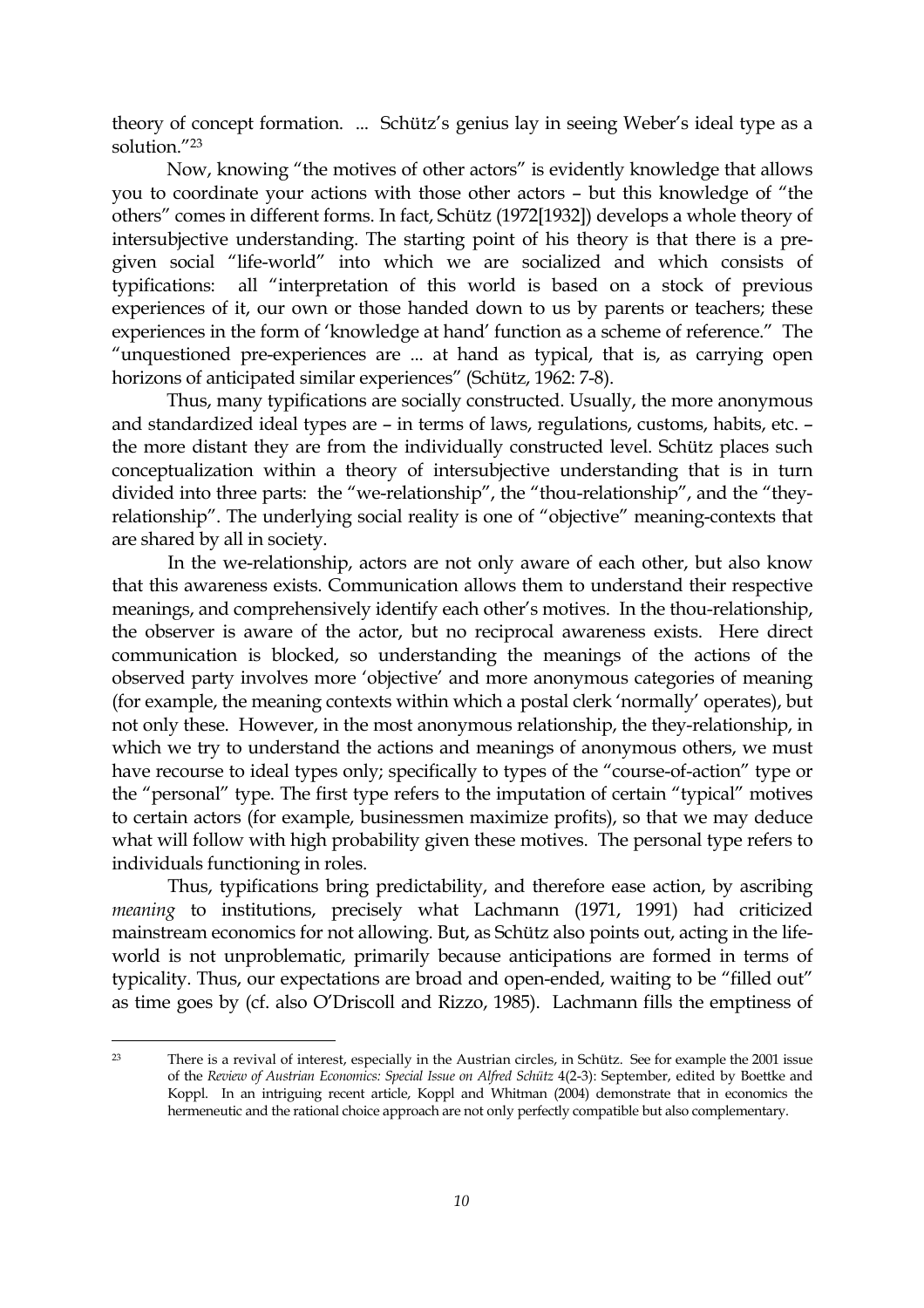expectations by changing the central element of social scientific investigation from ideal type to plan.

## *3.2. From Ideal Type to Plan – or, Max Weber Modified*

 Lachmann's most complete institutional statement is the *Legacy of Max Weber*  (1971), a three essay-collection on Weber. And though his statement is inspired by Weber, Lachmann explicitly rejects Weber's notion of ideal type (*Idealtypus*) in favour of the notion of *plan*. This is so because "Weber's ideal type lacks any specific reference to human action and seems to be as readily applicable to the animal kingdom or the plant world as to the human sphere." The notion of plan instead is "germane to human action," for it "constitutes the natural centre of the method of interpretation"; further, "most of the other concepts we need in order to give an account of human action and its results can be derived from it" (Lachmann, 1971: 29).<sup>24</sup>

 Endorsing the method of interpretation through the notion of plan does not at the same time mean regressing social science to the period of the *Methodenstreit*. Allow us to quote from a relevant passage at length. We

come to the question whether the method of interpretation may be employed beyond the borders of history, namely in the analytical social sciences. … The answer to this question is in the affirmative. … It is true that in explaining recurrent patterns of action, the essential subject-matter of all social sciences, we cannot provide such explanation in terms of purposes, as elements of plans, because the purposes pursued by millions of people are of course numbered in millions. But often we are none the less able to provide explanations in terms of the elements common to all these plans, such as norms, institutions, and sometimes institutionalized behaviour, the maximization of profits, or the avoidance of the risk of insolvency. As long as we are able to account for the recurrence of patterns of action in terms of such elements of plans, we are successfully employing the classical method of interpretation. We are still explaining subsequent events in terms of ideas. Moreover, the line that divides concrete historical phenomena from permanent social structures is notoriously thin. … The plain fact is that every recurrent pattern of events, anything we should feel at all entitled to call a 'structure', requires explanation in terms of permanent forces as well as in terms of

 $\overline{a}$ <sup>24</sup> In some ways, as Lewis and Runde (2006, in press) also note, if taken literally the emphasis on plan may overestimate the importance of behaviour that issues from conscious deliberation. Tacit knowledge may also play an important role in human action. Relatedly, it may be the case that the notion of plan in Lachmann loses the anonimity property that is instead a useful heuristic expedient of the Weberian ideal type (see Koppl [1994] and Koppl and Whitman [2004]). This notwithstanding, our primary objective here is to attempt to read Lachmann on his own terms, that is, we are trying to use the *interpretative* method on Lachmann himself: Lachmann saw himself as trying to bring back in purposeful human agency in a discipline that (he saw) was losing it.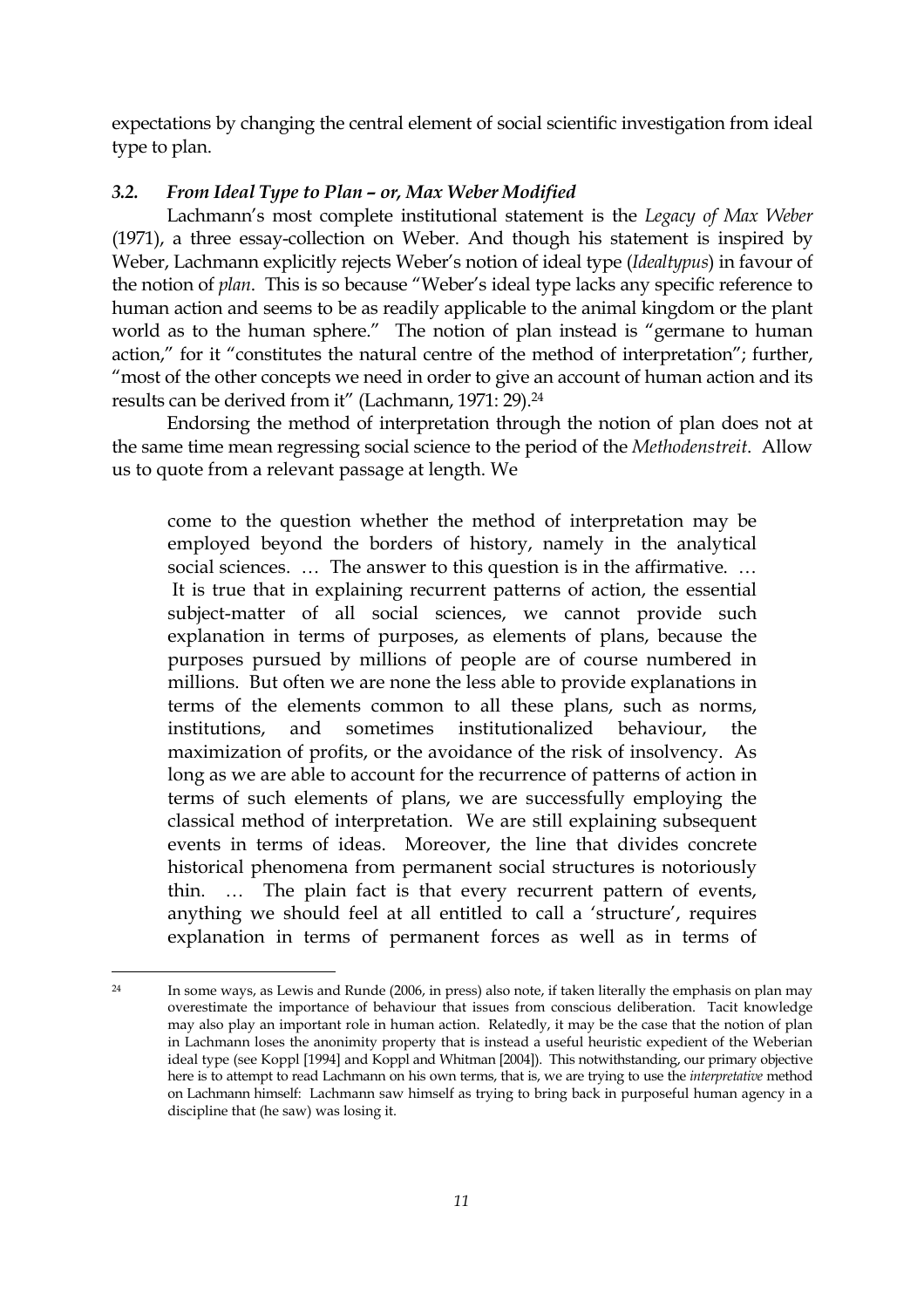concrete historical circumstances. Interpretation is needed in the former as well as in the latter type of explanation (Op. cit.: 22-3).

 Referring essentially to modern economies, that is, to economies with a sophisticated division of labour, Lachmann moreover argues that the success of any plan depends on the actions of other agents. As such, environmental constraints do not only refer to physical and technological constraints, as in, for example, the works of David Ricardo, but also to the constraints posed by other purposeful actors each pursuing his or her own plan. As a result, institutions – which, exactly as in the new institutional tradition, "are at the same time instruments of, *and* constraints upon, human action" (Op. cit.: 141; original emphasis) – help realize plans by reducing the volatility in the plans of other agents.<sup>25</sup> In Lachmann's (very early) words,

as social scientists ... we are concerned ... [not] ... with ... individual acts but mass-phenomena. Mass-phenomena have to be made intelligible by reference to the similarity of the conditions under which different individuals have to act. The conditions the similarity of which makes different individuals, who are subject to them, act in an identical manner, may be either of a subjective (psychological) or an objective (institutional) nature. ... Men may act identically, either because they are subject to the same mass-psychological influences or because they all have to operate within the same institutional framework. As our knowledge of masspsychology is rather scanty compared with our comprehensive cognition of institutions and the way they work, it might be useful to lay down as a preliminary rule that if ... a mass-psychological and an institutional hypothesis come to compete for the role of 'cause', preference will be given to the latter (Lachmann, 1937: 296).<sup>26</sup>

On this conceptualization, Lachmann's thought exhibits no discontinuity. And this indirectly reinforces our perception that Lachmann was not a nihilist, for continuity in thought leaves little room for ambiguity of interpretation. Consider directly the following, later reformulation by Lachmann.

<sup>25</sup> Lewin (1999) pursues this Lachmannian theme from the point of view of the capital stock, where Lachmann (1978[1956]) also made clear how the inherent capital stock presents us with opportunities *and* with constraints and that we have to take account of both.

<sup>&</sup>lt;sup>26</sup> In some ways, this passage has a nonAustrian flavour to it, particularly what seems to be a restatement of the sociological argument that institutions may somehow be efficient causes of action. But Lachmann has not endorsed (here or elsewhere) Emile Durkheim. As a result, Lachmann's point about institutions may, as noted, be interpreted differently, namely, to mean that while they do not cause behaviour, they influence choice by making available information that would not available in their absence. In fact, this is precisely the reason why Lachmann wrote his book on Weber. For a realist social theory take on the matter, compare Lewis and Runde (2006, in press).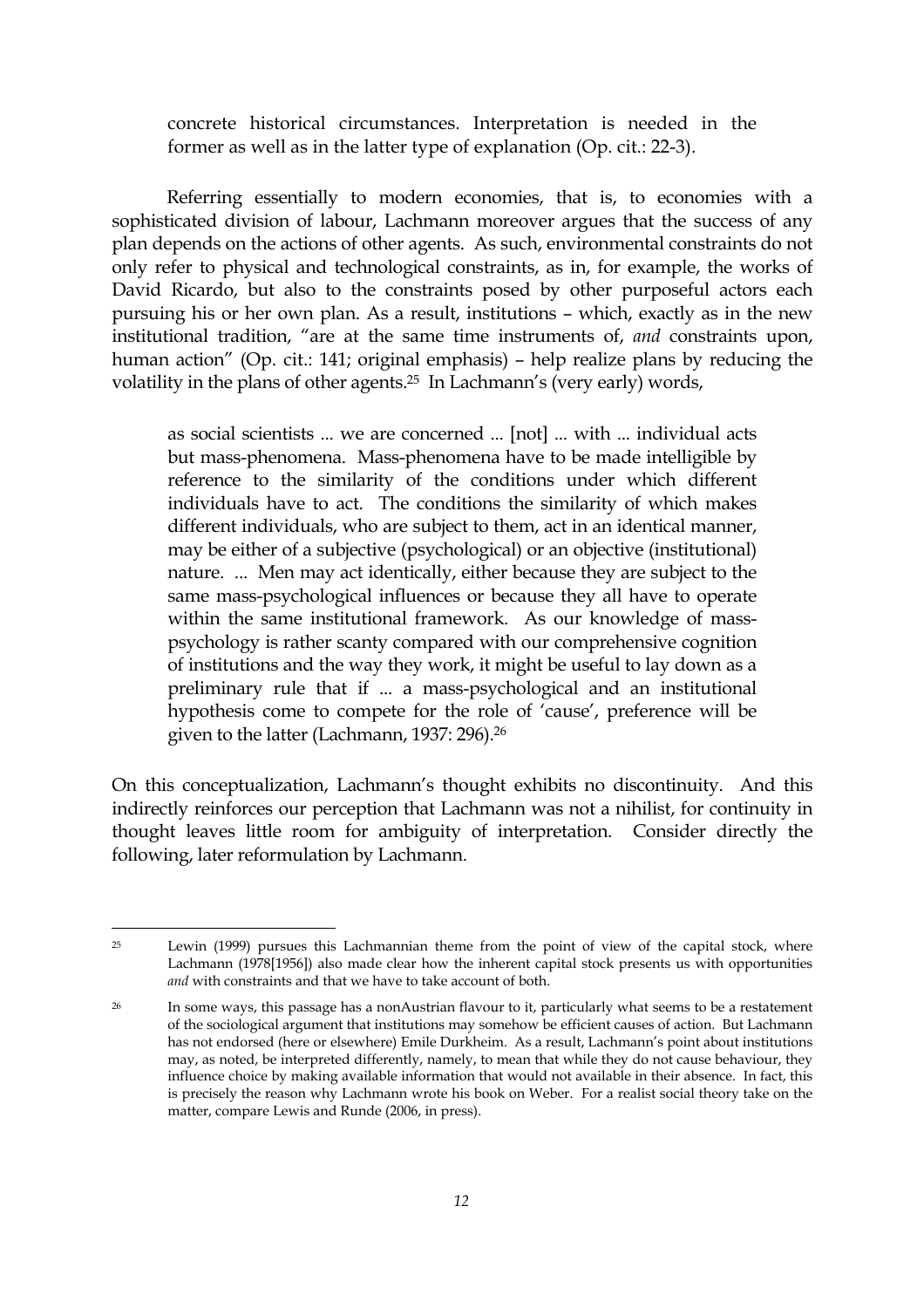An institution provides a means of orientation to a large number of actors. It enables them to coordinate their actions by means of orientation to a common signpost. If the plan is a mental scheme in which the conditions of action are coordinated, we may regard institutions, as it were, as orientation schemes of the second order, to which planners orientate their actions to a plan. … The existence of such institutions is fundamental to civilized society. They enable us to rely on the actions of thousands of anonymous others about whose individual purposes and plans we know nothing. They are nodal points of society, coordinating the actions of millions whom they relieve of the need to acquire and digest detailed knowledge about others and form detailed expectations about their future action (Lachmann, 1971: 49-50).

More on this in what follows.

## **4. Meaning, Coordination, and Asynchronous Institutional Evolution**

Institutions "prescribe certain forms of conduct and discourage others. It is clear that those persons who conduct themselves in conformity with them must attribute some *meaning* to them." Thus, a "... more satisfactory treatment of institutions in economics ... will call for the infusion of a sizeable dose of the hermeneutic spirit" (Lachmann 1991: 282). This quote synthesises the Lachmannian stance that avoids complete lack of predictability and order. That is, it epitomizes what we believe to be the genuine Lachmann stance, which is not nihilistic.

 By not falling into the nihilist trap, Lachmann, in fact, achieves an important shift in the the object of analysis. He asserts, as we saw, that the coordination of subjective expectations is the problem that economics should primarily focus on. But at the same time he is also aware of the fact that if we place subjective expectations as such at centre stage, it is possible to fall into an infinite regress situation; in different terms, we would be in the presence of a situation where lack of order, stability or equilibrium would be normal. In such a situation, the social scientist would need to know not only general trends in the consequences of actions, but also the minute details attached to the consequences of such actions – not to mention all the plans that lead to all actions in the first place.<sup>27</sup> But if we think of institutions as lighthouses that guide action, then the problem of infinite regress

 $\overline{a}$ <sup>27</sup> Specifying that Lachmann is borrowing from Sir John R. Hicks, Garrison (1986: 92, footnote omitted) reports a nice image. "Suppose an increase in the supply of fish results in a lower price for fish. Expectations that the price of fish will soon return to its previous level will cause demand to increase as buyers attempt to take advantage of an opportunity that is perceived to be temporary. Expectations that the price of fish will continue to fall will cause the demand to decrease as buyers wait to take advantage of an even better opportunity in the future. As Lachmann himself often recognizes, it is possible to categorize expectations as being either inelastic or elastic with respect to price changes. However, it is another matter to predict which will be the case in a particular instance."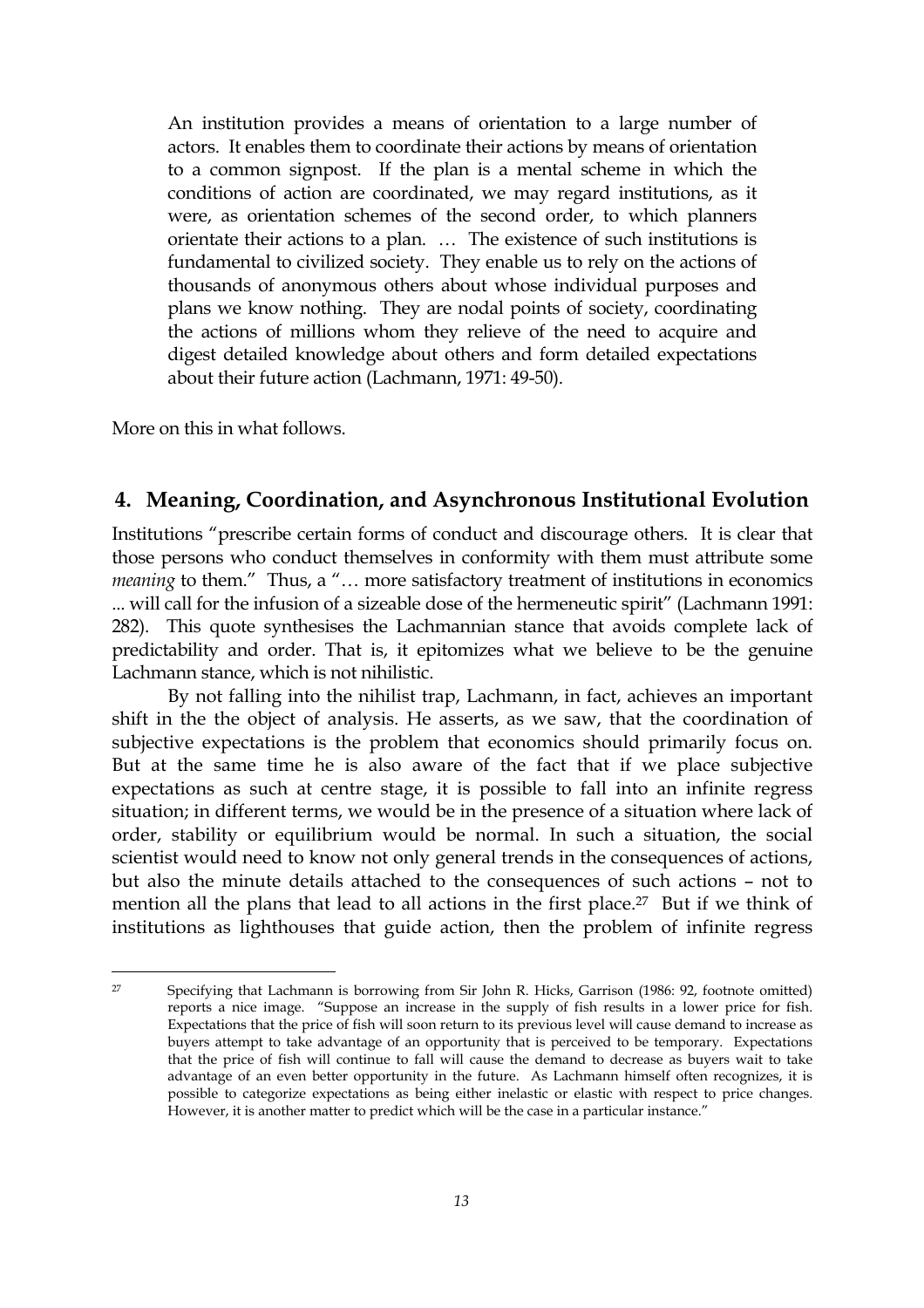disappears, for both we and social actors have an objective point of "orientation", as Lachmann repeatedly says.<sup>28</sup>

 It "is clear that … studies … concerned … with human action … require a different method of approach to their objects" than those of the natural sciences. This method is the "*praxeological* method." According to such method, human "action is not determinate, but neither is it arbitrary", i.e., completely unpredictable and disorderly. This method

is bounded, firstly, by the scarcity of the means at the disposal of actors. This circumstance imposes a constraint on the freedom of action. It is bounded, secondly, by the circumstance that, while men are free to choose ends to pursue, once they have made their choice they must adhere to it if consistent action with a chance of success is to be possible at all. In other words, human action is free within an area bounded by constraints. Obstacles of various kinds further limit the area of freedom. … The praxeological method has to take these circumstances into account. Causal explanation in the field of action cannot hope to attain determinateness, but this does not mean that we must give up all hope of explanation. … *Orientation* thus emerges as a concept as fundamental to praxeological study as determinateness is to natural science. As the latter requires a 'closed' analytical system, consisting of functions like independent and dependent variable as well as constants, to warrant the determinate character of its results, so praxeology requires a more flexible form of thought, an 'open' analytical framework which will nevertheless permit us to ascertain the boundaries of action. Orientation is the pivotal concept within this framework (Lachmann, 1971: 37-8; original emphasis).

It is then only natural that "… there are certain super-individual schemes of thought, namely *institutions*, to which the schemes of thought of the first order, the plans, must be oriented, and which serve therefore, to some extent, the coordination of plans. They constitute, we may say, 'interpersonal orientation tables', schemes of thought of the second order. To them, praxeology, for which until now the plan and its structure have understandably occupied the foreground of interest, will increasingly have to turn in time to come" (Lachmann, 1977b[1966]: 62; original emphasis).

 Institutions, in essence, are structures that facilitate human action: they assist in partially solving the societal coordination problem. So, agents (including social scientists) do not have to be able to read each other's minds to pursue most of their actions. They are able to plan and adjust plans in a relatively coordinated way because

 $\overline{a}$ <sup>28</sup> Compare a more modern statement. "Institutions are … the *filter* between individuals and the capital stock … and between the capital stock and the output of goods and services and the distribution of income" (North, 1981: 201; added emphasis).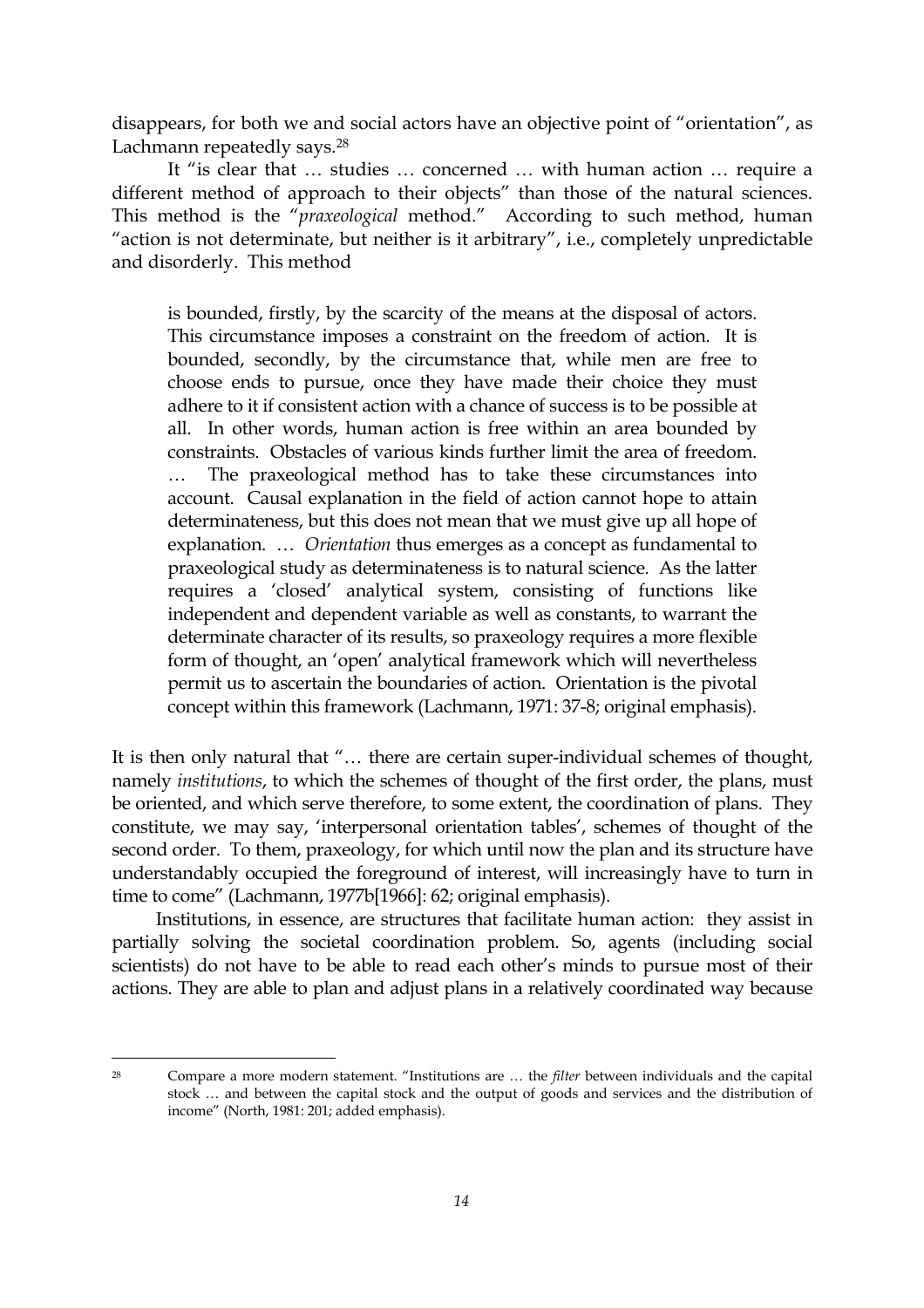institutions have meaning: to a large extent, institutions are factually an embodiment of the most common plans that, to use a contemporary argot, *have become standardized*. 29

 But standardization does not take place over night. Personal plans are gradually built up and communicated among generations, that is, they take time to become institutionalized. As a result, they are not susceptible to fast change. The "central problem of the institutional order hinges on the contrast between coherence and flexibility, between the necessarily durable nature of the institutional order as a whole and the requisite flexibility of the individual institution. In other words, this central problem does not become apparent until we come to view the institutional order in the perspective of time." It "is impossible for all institutions to change at the same rate … the relative immutability of some institutions is always a necessary prerequisite for the relative flexibility of the rest" (Lachmann, 1971: 13-4). Lachmann's theory of institutional evolution requires some elaboration.

 The Lachmannian institutional view suggests a division of labour among "mechanisms" of coordination. There are two types of mechanisms to coordinate, says Lachmann. On the one hand, we have individual plans, which are more varied and volatile. On the other hand, we have social level institutions that are less varied and volatile. Social level institutions, in turn, can be *external* and *internal* (Lachmann 1971: 81). The external institutions are the scaffolding necessary for the internal institutions to work: they include the political regime and property rights. These external institutions are the ones that are relatively immutable and that govern and discipline the relative flexibility of internal institutions, such as the firm, the market for wheat and the stock exchange.<sup>30</sup>

 Moreover, Lachmann claims that the most interesting socioeconomic problems arise when external and internal institutions evolve at different rates. Such asynchronous evolution creates the need for new individual plans to obviate the gaps in social institutions. Think of responses in the face of an unconstitutional law. (The evolution of social insitutions can also be disrupted by exogenous factors – e.g., a natural disaster, such as an earthquake or tsunami, or an uncommon terrorist attack, such as 9/11 – that also require the input of individual plans to be addressed.)

 Obviously, the emergence of new individual plans to attempt to bring external and internal institutions back into synch can in itself create new institutional gaps that need to be solved. "The businessman, as much as magistrates and judges, must presume the Law to be 'gapless' (*lückenlos* was the German word [that Lachmann] liked to use), but clearly it was not so and the continual flow of legislation in modern times

<sup>29</sup> Standardization can also be interpreted as that part of individual agents' stocks of knowledge at hand that is social in the sense that it consists of shared typifications of the social landscape, that is, as what Schütz, as we saw, called "intersubjective structures of meaning." It is because agents come equipped with an intimate knowledge of their life-world and because much of this knowledge is social rather than private that they are able to coordinate their actions.

<sup>30</sup> Compare also Eggertsson's (1990: Ch. 10) more recent notion of "structural production frontier": essentially an institutional frontier mostly having to do with property rights that co-exists with the more familiar technological one.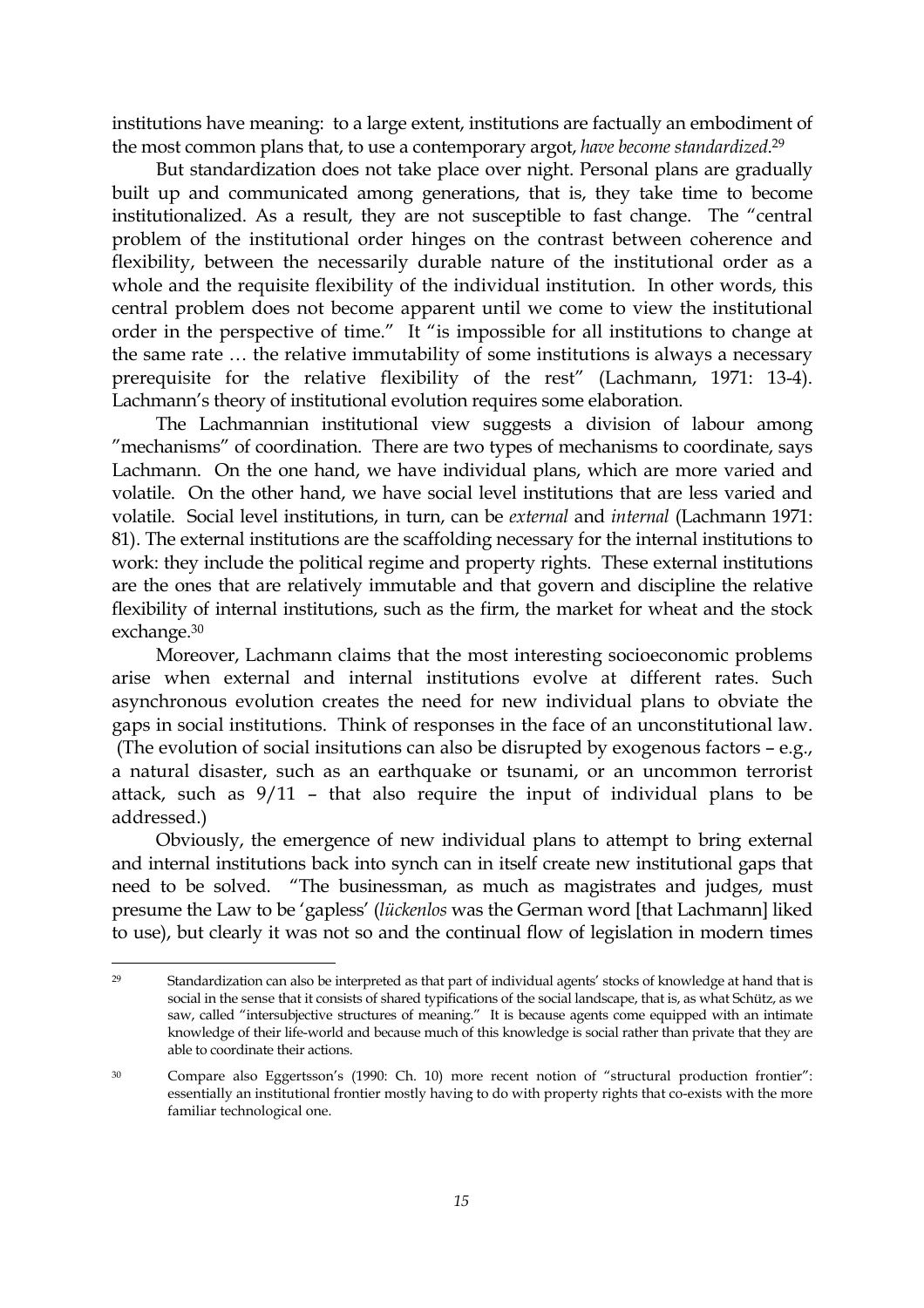must create problems of compatibility and thus more gaps. … Purposeful action is oriented towards 'the rules of the game' and therefore institutions, while no more determining the outcome of social processes than the rules of chess determine the outcome of chess games, nevertheless reduce indeterminacy in a Kaleidic society." Since everything changes, Lachmann believed that there is "something to be said in each concrete situation" (Mittermaier 1992: 20).

 It is thanks to the existence of all three coordinative mechanisms (namely, individual plans and internal and external social institutions) in every point in time that, as society develops, we have at once enablers of and constrains to purposive human action. By acting as the tightest of system constraints (Langlois and Koppl, 1991), the external institutions enable the behaviour at the level of internal institutions and plans. The latter in their turn also act as constraints and enablers, but their task is to coordinate that behaviour that, in time, leads to learning and greater division of labour in society. In other words, external institutions make possible the coordination of divergent expectations by letting internal institutions and plans interact in a looser yet systematic way. Stabilized by external constraints, in time this type of interaction can also lead to the institutionalization of successful plans. The reason why external and internal institutions can evolve at different rates is because they deal with different types of knowledge: the task of the internal is mainly to stabilize individual plans, while that of the external is to stabilize the internal. And yet, there is fluidity among the levels of coordination, for individual plans and internal and external institutions can all influence one another.<sup>31</sup> See Figure 1 for a stylized illustration of coordination mechanisms in Lachmann, where the different types of dashes stand for both permeability and different rates of evolution.





<sup>31</sup> Cf. Langlois (1986a).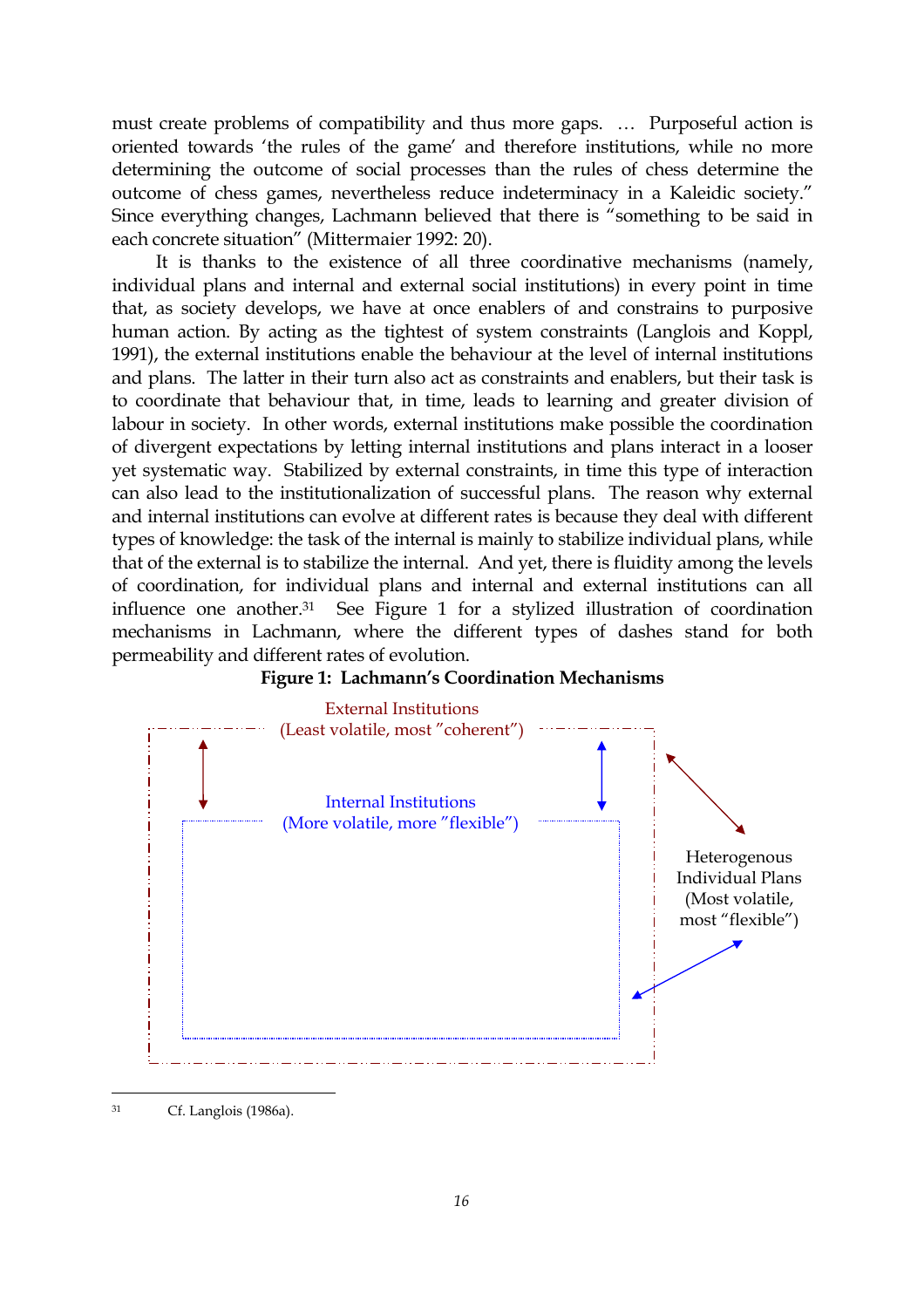Lachmann's economic theory is therefore *not* a nihilistic socioeconomic dogma. It becomes so only if we detach and render timeless the interaction of individual plans from social level institutions, which we claim to be a misinterpretation of Lachmann's message. Differently put, the perception of Lachmann's nihilism – to repeat, the fear that all action may be rendered rudderless by the failure of expectations to be coordinated – could result from the fact that many have tended to (implicitly or otherwise) homogenize the knowledge that constitutes the elements of plans and of internal and external social institutions. If we however acknowledge that in Lachmann knowledge is a actually structured heterogeneity, we realize that at some level expectations are, and must be, coordinated (this is the institutional level) in order that at another level they can be – and indeed must be for a dynamic economy – disparate (this is the individual plan level).<sup>32</sup> It is basically for this reason that we suggest to think of social institutions as knowledge capital in Lachmann.

### **4. Conclusions**

The thesis of this paper is that to recognize Ludwig Lachmann's work as being in many ways idiosyncratic because of its very eclectic and multidisciplinary origin *does not* simultaneously mean that he was a nihilist. This thesis yields two lessons of different nature.

 First, from a doctrinal viewpoint, there is the lesson in clarification. By returning to the principal influences at the origin of Lachmannian idiosyncrasy, namely, Weberian and Schützian sociology, it clears Lachmann from an accusation of adopting an antiscientific stance. To be more precise, to simultaneously assert, as does Lachmann, that future knowledge is unpredictable and that no two minds will interpret and process information in exactly the same way, does not necessarily mean destroying economic theory and, indeed, social science. Such a "disequilibrium or antiorder always" conclusion is a overly hasty one: it is valid *if and only if* one does not read Lachmann on his own terms. That is to say that if and only if one reads Lachmann as conceptualizing economic interaction in an institutionless world can one coherently uphold such a stance. But such a stance does not do justice to Lachmann's more sophisticated institutional theory. As a matter of fact, such a stance, we show, is doctrinally imprecise. And herein lies our lesson of a second, more substantive, nature.

 By trying to read Lachmann on his own theoretical terms, we suggest that his socioeconomic thought contains elements of contemporary new institutional theory. Lachmann often writes that coordination has two levels: individual (plans) and social (e.g., institutions, such as laws, markets, norms, etc.). The two levels are complementary. The social *level recurrent patterns of conduct* are instrumental in realizing individual plans in that they reduce the volatility in the plans of other agents. At the same time, the plans can contribute to change social institutions. Consequently,

<sup>32</sup> Cf. Lewin (1997, 1999).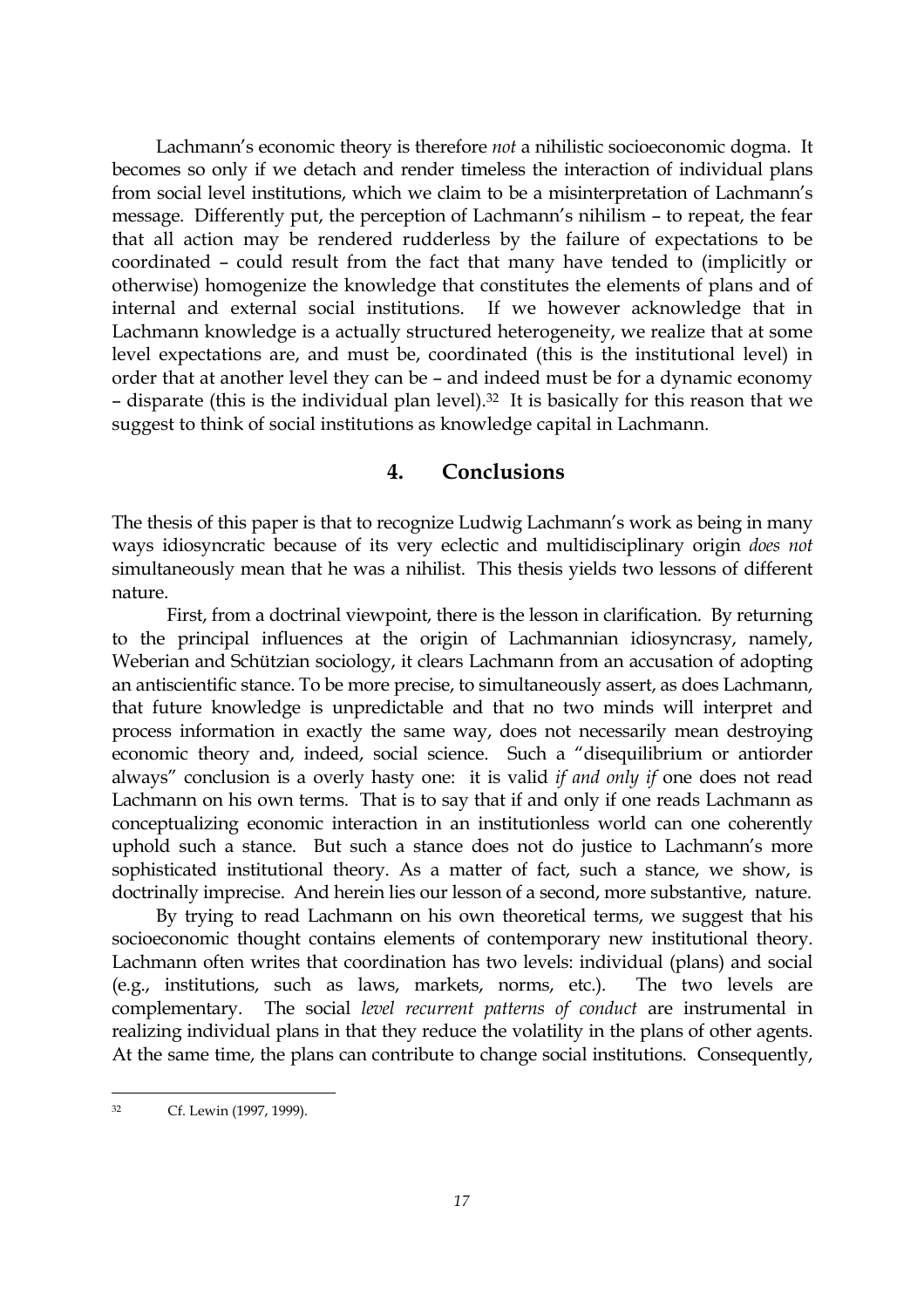the two coordination levels solve the radical uncertainty problem that Lachmann places at centre stage. Fellow Austrian economist, Friedrich Hayek, agrees with such view. It

is ... the views people have formed of each other and of the things, which form the true elements of social structure. If the social structure can remain the same although different individuals succeed each other at particular points, this is not because the individuals which succeed each other are completely identical, but because they succeed each other in particular relations, in particular attitudes they take towards other people and as the objects of particular view held by other people about them. The individuals are merely *foci* in the network of relationships and it is the various attitudes of the individuals toward each other ... which form the recurrent, recognizable and familiar elements of the structure (Hayek 1952: 59).

So much for points of congruency with contemporary new institutional and Austrian theory.

 Within the second, substantive lesson there also lies a unique Lachmannian contribution to institutional reasoning. Lachmann informs us that agents ascertain the meaning of social institutions, that is, that they hold (sometimes even unconsciously) an understanding about institutions themselves and these understandings of the roles of different institutions can be intersubjectively and intertemporally shared. Rational individuals understand the role of laws, firms, contracts, and the like. Moreover, most individuals are able to understand the "efficiency" or "inefficiency" of a particular institution (e.g., most workers understand the pliability of their labour market). If this essential hermeneutical twist to institutional analysis were missing, we would, according to Lachmann, not be able to fully understand the coordinative role of institutions. And such deficiency would be tantamount to believing that human purposefulness is, somewhat paradoxically, on a par with that of plant life and automata. To Lachmann, in fact, institutions are ultimately knowledge capital.

 Viewed from a different angle, the reader may at this point question the more pragmatic added value of our exercise, for it would seem that we propose a dog-bitetail policy stance: we would seem to contradict the policy lessons of comparative institutional analysis. That is to say that our interpretation of Lachmann's position would seem to basically imply that our bounds of cognition in the main increase monotonically with an increasing division of knowledge, and that when exceptions to this parallel evolution do occur, allocative (axiomatic optimization-and-equilibrium) intervention is called for.

 But if Lachmann did have this in mind, he would not have reverted to the *Verstehen* dimension. Lack of institutional evolution would not need interpretation, for this would imply that all institutions could perform the same function equally well. This would contradict Lachmann's notion of asynchronous institutional evolution. Lachmann in fact introduces the notion that there are two types of social institutions – external and internal – and specifies that the two types, though interacting, may evolve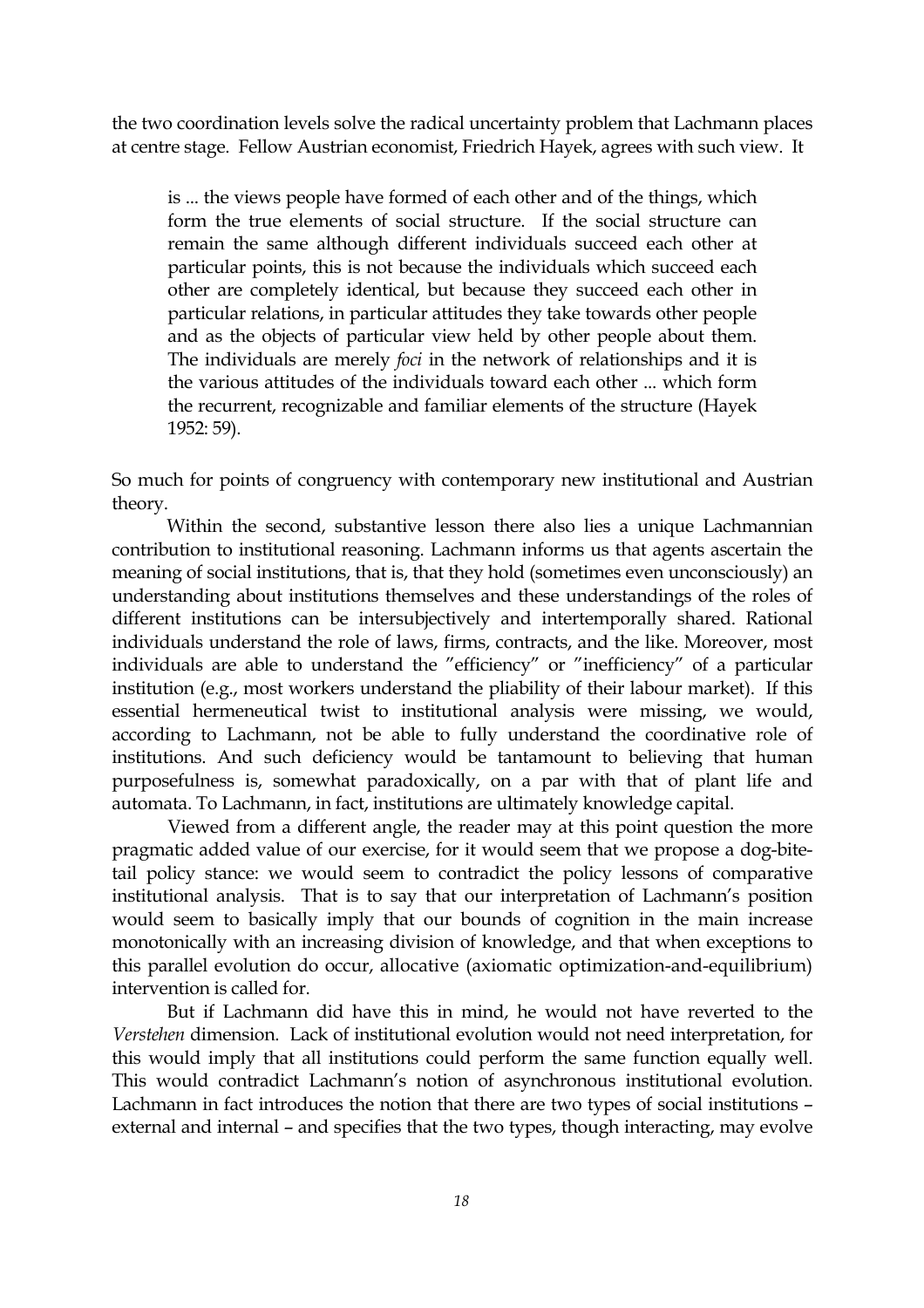at different rates. The asynchronous institutional evolution generates an interesting series of socioeconomic issues to be interpreted, investigated, and, when necessary (and possible), solved through the input of individual plans.

 In the abstract, then, the policy implication of a Lachmannian institutional approach is not different from that of traditional comparative institutional analysis: the social analyst is able to understand the differences in the efficiency properties of different viable institutional alternatives. But in the detail, the difference lies in ascribing the ability to understand the value of comparative institutional analysis not just to the social analyst, but also to the generalized social actor. This is the sociological contribution of Lachmann to contemporary new institutional economics, unbeknown both to him and to most new institutional scholars. We invite others to more explicitly connect this socioeconomic conclusion with sociology proper.<sup>33</sup>

 $\overline{a}$ 

<sup>33</sup> One starting place is Berger and Luckmann (1966: esp. Part 2, Ch.1).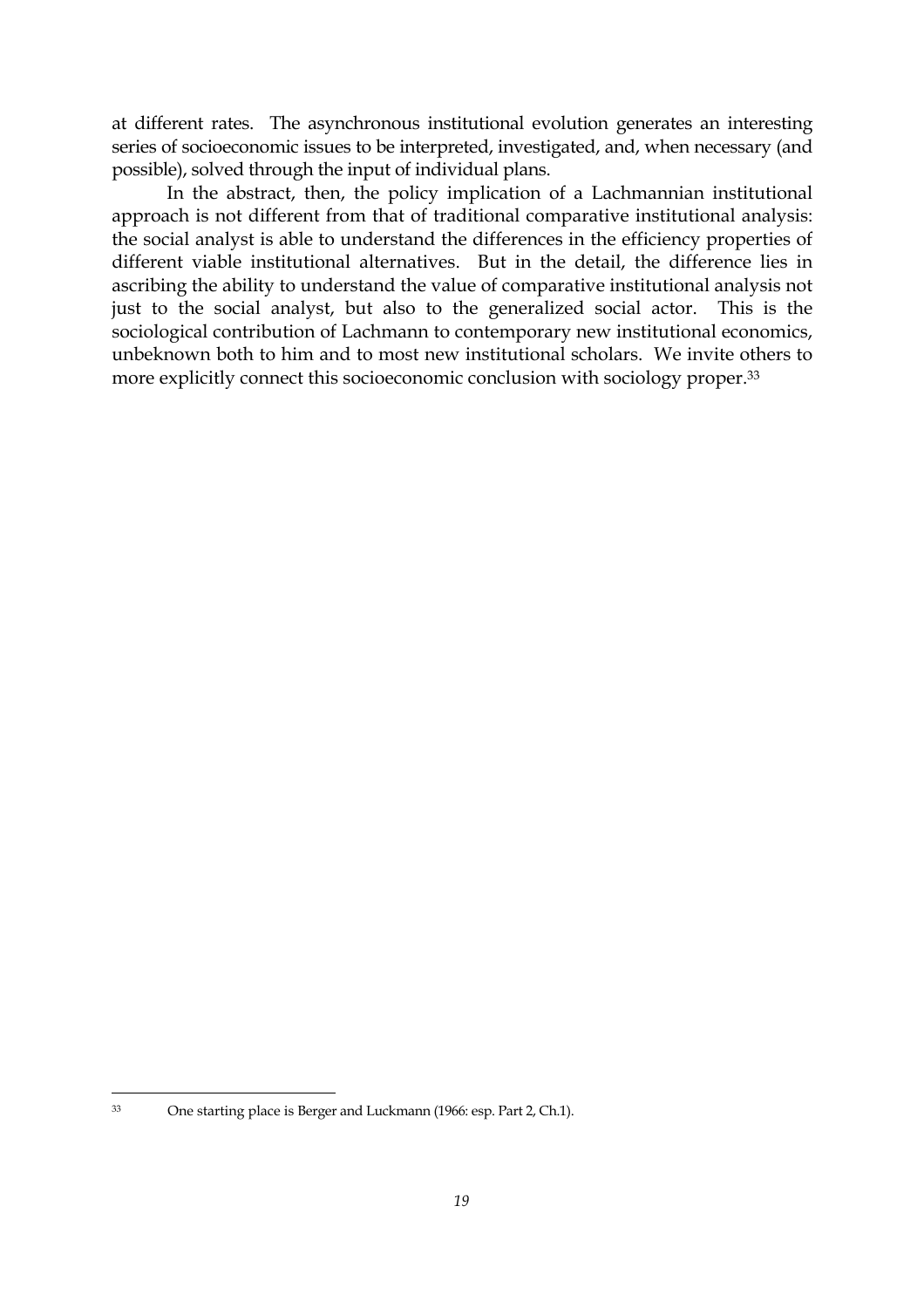#### **References**

- Alchian, Armen (1950), "Uncertainty, Evolution, and Economic Theory", *Journal of Political Economy* 58(3): 211-21(June).
- Arrow, Kenneth J. and Gerard Debreu (1954), "Existence of an Equilibrium for a Competitive Economy", *Econometrica* 22(3): 265-90(July).
- Berger, Peter and Thomas Luckmann (1966), *The Social Construction of Reality: A Treatise in the Sociology of Knowledge*, New York: Doubleday.
- Boettke, Peter J. (ed.) (1994), "Symposium: Ludwig Lachmann and His Contributions to Economic Science", *Advances in Austrian Economics* 1: 229-324.
- Coase, Ronald H. (1960), "The Problem of Social Cost", *Journal of Law and Economics* 3(1): 1-44(October).
- Colander, David, Richard P. F. Holt, and Barkely J. Rosser, Jr. (2004), "The Changing Face of Mainstream Economics", *Review of Political Economy* 16(4): 485- 99(October).
- Eggertsson, Thráinn (1990), *Economic Behaviour and Institutions*, Cambridge: Cambridge University Press.
- Garrison, Roger W. (1986), "From Lachmann to Lucas: On Institutions, Expectations, and Equilibrating Tendencies", in Kirzner, I. M. (ed.), *Subjectivism, Intelligibility and Economic Understanding: Essays in Honour of Ludwig M. Lachmann on his Eightieth Birthday*, London: Macmillan: 87-101.
- Garrison, Roger W. (1987), "The Kaleidic World of Ludwig Lachmann", *Critical Review* 1(3): 77-89(Summer).
- Hayek, Friedrich A. von (1952), *The Counterrevolution of Science*, reprint 1979, Indianapolis: Liberty Press.
- Kirzner, Israel M. (1962), "Rational Action and Economic Theory", *Journal of Political Economy* 70(4): 380-385(August).
- Kirzner, Israel M. (1973), *Competition and Entrepreneurship*, Chicago: University of Chicago Press.
- Knight, Frank H., (1946), *Risk, Uncertainty and Profit*, London, London School of Economics and Political Science (Re-issue No. 16 in a Series of Reprints of Scarce Tracts in Economics and Political Science). First published 1921.
- Koppl, Roger (1992), "Invisible-Hand Explanations and Neoclassical Economics: Toward a Post Marginalist Economics", *Journal of Institutional and Theoretical Economics* 148(2): 292-313.
- Koppl, Roger (1994), "Lachmann on Schütz and Shackle", *Advances in Austrian Economics* 1: 289-301.
- Koppl, Roger (2002), *Big Players and the Economic Theory of Expectations*, London and New York: Palgrave Macmillan.
- Koppl, Roger and Gary Mongiovi (1995), "Introduction", in Koppl R. and Mongiovi G. (eds.) *Subjectivism and Economic Analysis: Essays in Memory of Ludwig M. Lachmann*, London: Routledge: 1-11.
- Koppl, Roger and Douglas Glenn Whitman (2004), "Rational-Choice Hermeneutics", *Journal of Economic Behaviour and Organization* 55(3): 295-317(November).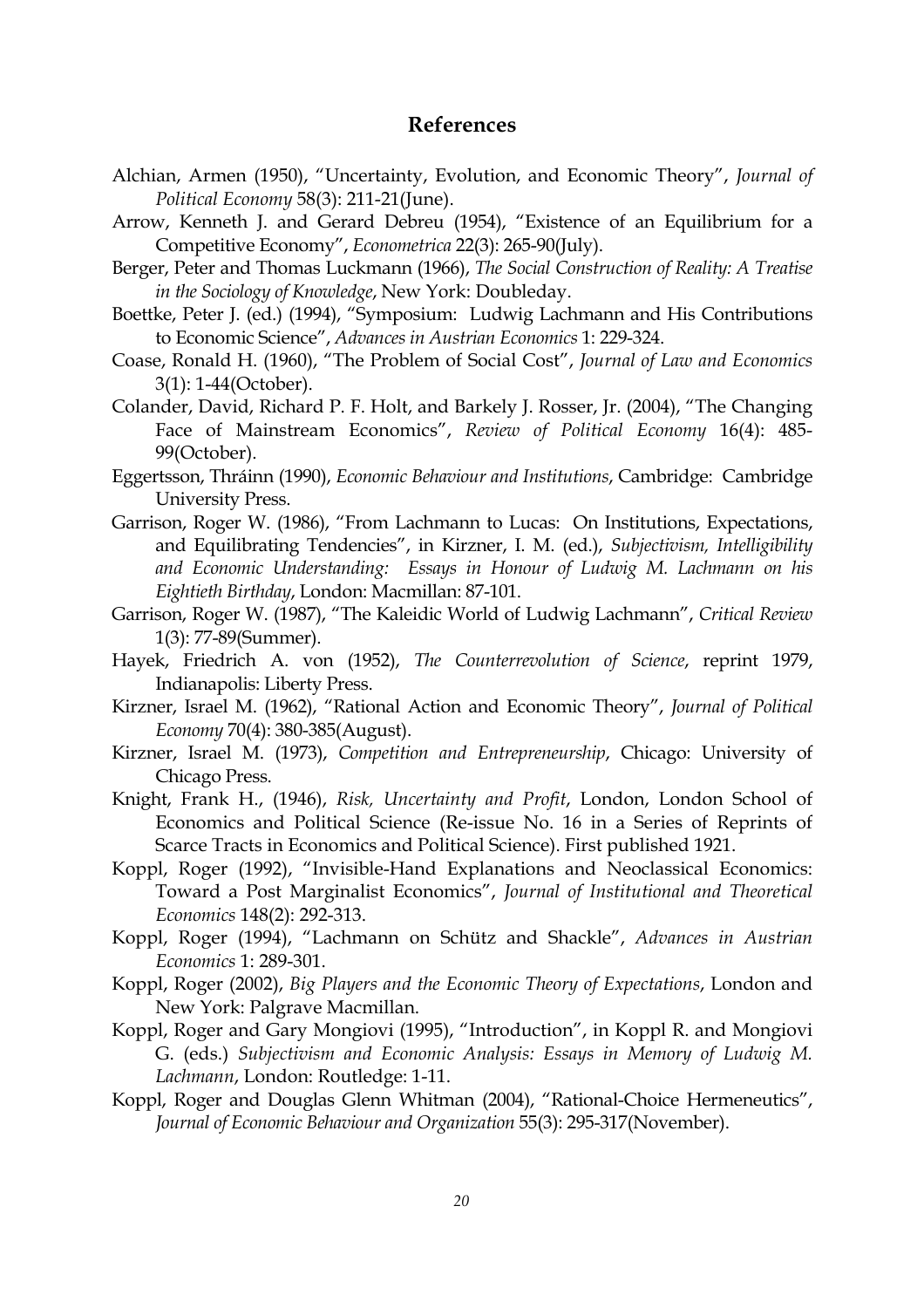- Lachmann, Ludwig M. (1937), "Uncertainty and Liquidity Preference", *Economica*, N.S., 4(15): 295-308(August).
- Lachmann, Ludwig M. (1971), *The Legacy of Max Weber,* Berkeley: The Glendessary Press.
- Lachmann, Ludwig M. (1973), *Macro-economic Thinking and the Market Economy: An Essay on the Neglect of the Micro-foundations and Its Consequences* (Hobart Paper 56). London: Institute of Economic Affairs.
- Lachmann, Ludwig M. (1976), "From Mises to Shackle: An Essay on Austrian Economics and the Kaleidic Society", *Journal of Economic Literature* 14(1): 54- 62(March). (Also reprinted in Lavoie 1994.)
- Lachmann, Ludwig M. (1977a), *Capital, Expectations and the Market Process: Essays on the Theory of the Market Economy* (edited with an Introduction by Walter E. Grinder), Kansas City: Sheed Andrews and McMeel Inc. (subsidiary of Universal Press Syndacate).
- Lachmann, Ludwig M. (1977b), "The Significance of the Austrian School of Economics in the History of Ideas", in Idem (1977a): 45-64. Originally published in 1966 in German.
- Lachmann, Ludwig M. (1978), *Capital and Its Structure*, Kansas City: Sheed Andrews and McMeel Inc. (subsidiary of Universal Press Syndacate), originally published in 1956.
- Lachmann, Ludwig M. (1986), *The Market as an Economic Process*, Oxford: Basil Blackwell.
- Lachmann, Ludwig M. (1991), "Austrian Economics: A Hermeneutic Approach", in Lavoie, D. (ed.) (1994), London: Routledge*:* 276-90.
- Langlois, Richard N. (1986a), "Coherence and Flexibility: Social Institutions in a World of Radical Uncertainty", in Kirzner, I. M. (ed.), *Subjectivism, Intelligibility and Economic Understanding: Essays in Honour of Ludwig M. Lachmann on his Eightieth Birthday*, London: Macmillan: 171-91.
- Langlois, Richard N. (ed.) (1986b), *Economics as a Process: Essays in the New Institutional Economics*, Cambridge: Cambridge University Press.
- Langlois, Richard N. (1986c), "The New Institutional Economics: An Introductory Essay", in Langlois, R. N. (1986b) (ed.): 1-25.
- Langlois, Richard N. (1986d), "Rationality, Institutions, and Explanation", in Langlois, R. N. (1986b) (ed.): 225-55.
- Langlois, Richard N. (1992), "Orders and Organizations: Toward an Austrian Theory of Social Institutions", in Caldwell B. and Boehm S., (eds.), *Austrian Economics: Tensions and New Directions*, Dordrecht: Kluwer Academic Publishers: 165-83.
- Langlois, Richard N. and Lazlo Csontos. 1993. "Optimization, Rule-Following, and the Methodology of Situational Analysis," in Uskali Mäki, Bo Gustafsson and Christian Knudsen, ed. *Rationality, Institutions, and Economic Methodology*. London: Routledge.
- Langlois, Richard N. and Roger Koppl (1991), "Fritz Machlup and Marginalism: A. Reevaluation." *Methodus* 3: 86-102
- Lavoie, Don (ed.) (1994), *Expectations and the Meaning of Institutions: Essays in Economics by Ludwig Lachmann.* London: Routledge.